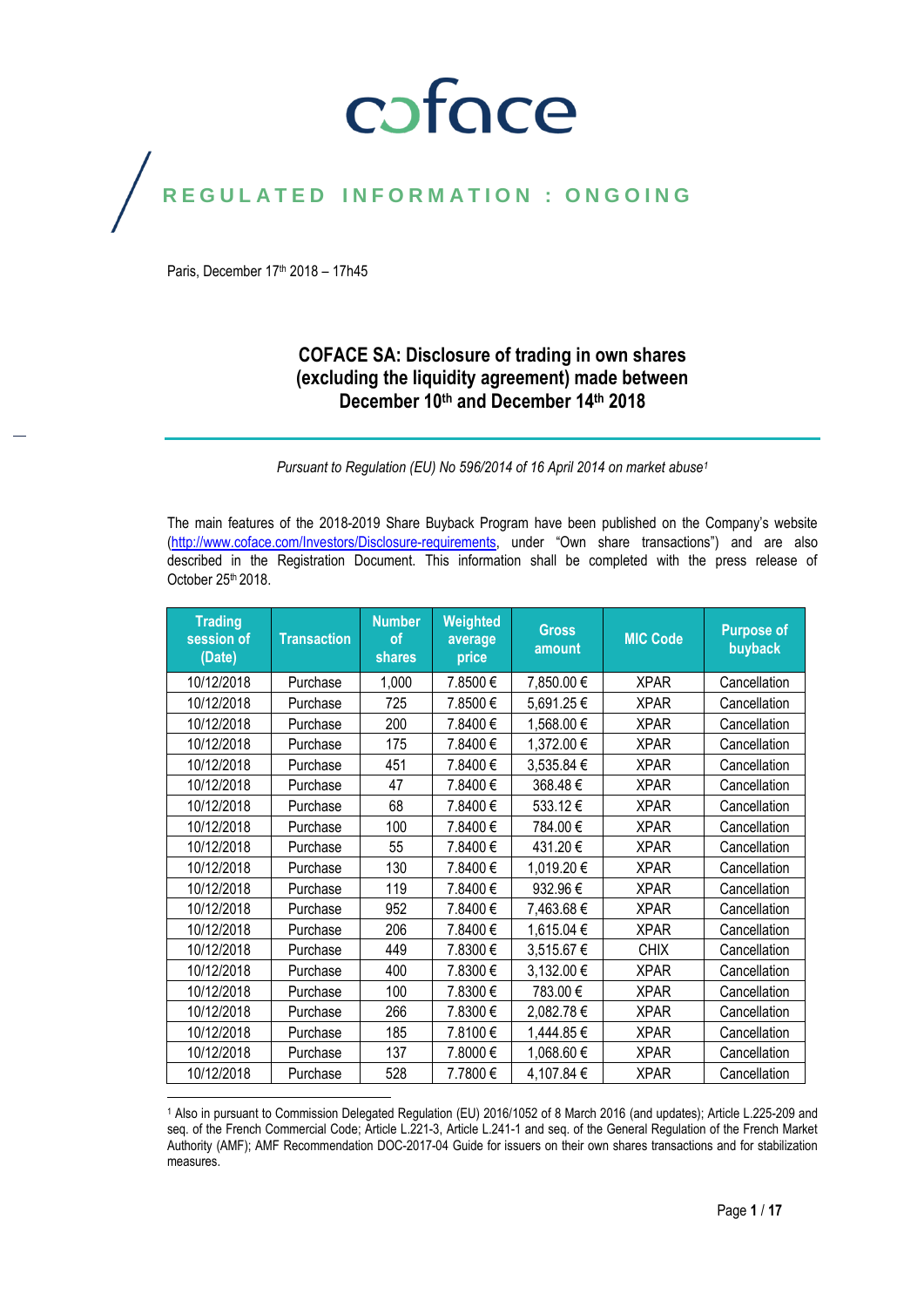| 10/12/2018 | Purchase | 121   | 7.7600€  | 938.96€    | <b>XPAR</b> | Cancellation |
|------------|----------|-------|----------|------------|-------------|--------------|
| 10/12/2018 | Purchase | 259   | 7.7400€  | 2,004.66 € | <b>XPAR</b> | Cancellation |
| 10/12/2018 | Purchase | 14    | 7.7400€  | 108.36€    | <b>XPAR</b> | Cancellation |
| 10/12/2018 | Purchase | 140   | 7.7300€  | 1,082.20 € | <b>XPAR</b> | Cancellation |
| 10/12/2018 | Purchase | 402   | 7.7400€  | 3,111.48 € | <b>XPAR</b> | Cancellation |
| 10/12/2018 | Purchase | 146   | 7.7200€  | 1,127.12€  | <b>XPAR</b> | Cancellation |
| 10/12/2018 | Purchase | 300   | 7.7200€  | 2,316.00 € | <b>XPAR</b> | Cancellation |
| 10/12/2018 | Purchase | 121   | 7.7200€  | 934.12€    | <b>XPAR</b> | Cancellation |
| 10/12/2018 | Purchase | 1,181 | 7.7400€  | 9,140.94 € | <b>XPAR</b> | Cancellation |
| 10/12/2018 | Purchase | 204   | 7.7200€  | 1,574.88 € | <b>XPAR</b> | Cancellation |
| 10/12/2018 | Purchase | 280   | 7.7500€  | 2,170.00 € | <b>XPAR</b> | Cancellation |
| 10/12/2018 | Purchase | 177   | 7.7500€  | 1,371.75 € | <b>XPAR</b> | Cancellation |
| 10/12/2018 | Purchase | 400   | 7.7500€  | 3,100.00 € | <b>XPAR</b> | Cancellation |
| 10/12/2018 | Purchase | 184   | 7.7500€  | 1,426.00 € | <b>XPAR</b> | Cancellation |
| 10/12/2018 | Purchase | 183   | 7.7500€  | 1,418.25 € | <b>XPAR</b> | Cancellation |
| 10/12/2018 | Purchase | 993   | 7.7600€  | 7,705.68€  | <b>TRQX</b> | Cancellation |
| 10/12/2018 | Purchase | 230   | 7.7600€  | 1,784.80 € | <b>TRQX</b> | Cancellation |
| 10/12/2018 | Purchase | 992   | 7.7700€  | 7,707.84 € | <b>XPAR</b> | Cancellation |
| 10/12/2018 | Purchase | 211   | 7.7700€  | 1,639.47 € | <b>XPAR</b> | Cancellation |
| 10/12/2018 | Purchase | 274   | 7.7700€  | 2,128.98 € | <b>TRQX</b> | Cancellation |
| 10/12/2018 | Purchase | 115   | 7.7700€  | 893.55€    | <b>XPAR</b> | Cancellation |
| 10/12/2018 | Purchase | 452   | 7.7700€  | 3,512.04 € | <b>XPAR</b> | Cancellation |
| 10/12/2018 | Purchase | 3     | 7.7700€  | 23.31€     | <b>XPAR</b> | Cancellation |
| 10/12/2018 | Purchase | 12    | 7.7700€  | 93.24 €    | <b>XPAR</b> | Cancellation |
| 10/12/2018 | Purchase | 14    | 7.7700€  | 108.78€    | <b>XPAR</b> | Cancellation |
| 10/12/2018 | Purchase | 353   | 7.7700€  | 2,742.81 € | <b>XPAR</b> | Cancellation |
| 10/12/2018 | Purchase | 13    | 7.7300€  | 100.49€    | <b>XPAR</b> | Cancellation |
| 10/12/2018 | Purchase | 694   | 7.7300€  | 5,364.62 € | <b>XPAR</b> | Cancellation |
| 10/12/2018 | Purchase | 78    | 7.7300€  | 602.94€    | <b>XPAR</b> | Cancellation |
| 10/12/2018 | Purchase | 773   | 7.7100€  | 5,959.83 € | <b>XPAR</b> | Cancellation |
| 10/12/2018 | Purchase | 218   | 7.7200€  | 1,682.96€  | <b>BATE</b> | Cancellation |
| 10/12/2018 | Purchase | 92    | 7.7200€  | 710.24€    | <b>BATE</b> | Cancellation |
| 10/12/2018 | Purchase | 122   | 7.7200€  | 941.84€    | <b>CHIX</b> | Cancellation |
| 10/12/2018 | Purchase | 190   | 7.7200€  | 1,466.80 € | <b>CHIX</b> | Cancellation |
| 10/12/2018 | Purchase | 569   | 7.7200€  | 4,392.68 € | <b>TRQX</b> | Cancellation |
| 10/12/2018 | Purchase | 157   | 7.6800€  | 1,205.76€  | <b>XPAR</b> | Cancellation |
| 10/12/2018 | Purchase | 647   | 7.6800€  | 4,968.96 € | <b>XPAR</b> | Cancellation |
| 10/12/2018 | Purchase | 350   | 7.6800€  | 2,688.00 € | <b>CHIX</b> | Cancellation |
| 10/12/2018 | Purchase | 342   | 7.6800€  | 2,626.56 € | <b>TRQX</b> | Cancellation |
| 10/12/2018 | Purchase | 305   | 7.6800€  | 2,342.40 € | <b>TRQX</b> | Cancellation |
| 10/12/2018 | Purchase | 162   | 7.6800€  | 1,244.16 € | <b>TRQX</b> | Cancellation |
| 10/12/2018 | Purchase | 42    | 7.6800€  | 322.56€    | <b>TRQX</b> | Cancellation |
| 10/12/2018 | Purchase | 737   | 7.6800€  | 5,660.16 € | <b>XPAR</b> | Cancellation |
| 10/12/2018 | Purchase | 800   | 7.6700€  | 6,136.00 € | <b>XPAR</b> | Cancellation |
| 10/12/2018 | Purchase | 200   | 7.6800 € | 1,536.00 € | <b>BATE</b> | Cancellation |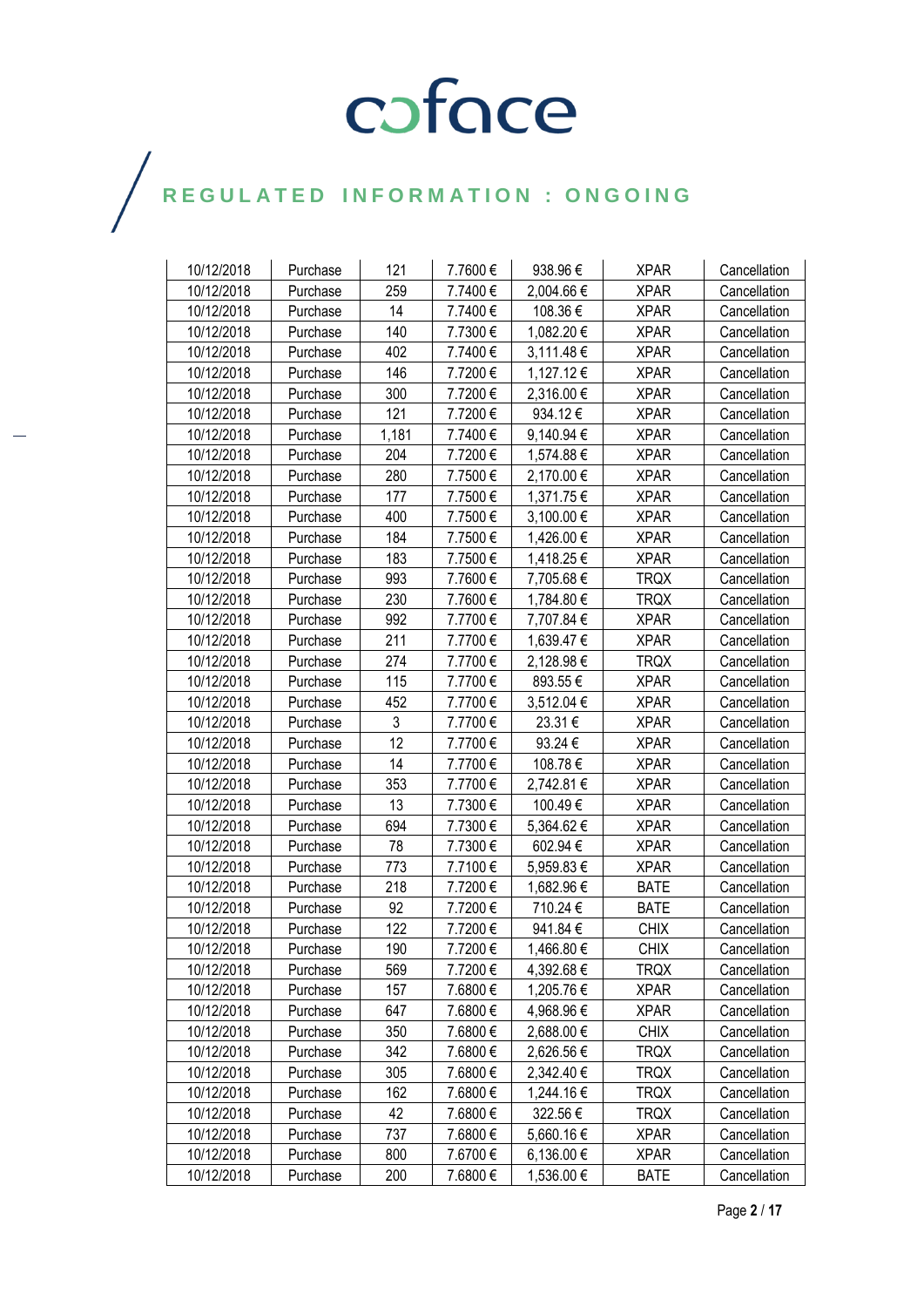| 10/12/2018 | Purchase | 261   | 7.6800€  | 2,004.48€  | <b>BATE</b> | Cancellation |
|------------|----------|-------|----------|------------|-------------|--------------|
| 10/12/2018 | Purchase | 71    | 7.6800€  | 545.28€    | <b>BATE</b> | Cancellation |
| 10/12/2018 | Purchase | 90    | 7.6800€  | 691.20€    | <b>BATE</b> | Cancellation |
| 10/12/2018 | Purchase | 115   | 7.6800€  | 883.20€    | <b>BATE</b> | Cancellation |
| 10/12/2018 | Purchase | 230   | 7.6800€  | 1,766.40 € | <b>BATE</b> | Cancellation |
| 10/12/2018 | Purchase | 68    | 7.6800€  | 522.24€    | <b>BATE</b> | Cancellation |
| 10/12/2018 | Purchase | 180   | 7.6700€  | 1,380.60 € | <b>CHIX</b> | Cancellation |
| 10/12/2018 | Purchase | 182   | 7.7000€  | 1,401.40 € | <b>CHIX</b> | Cancellation |
| 10/12/2018 | Purchase | 1,182 | 7.7000€  | 9,101.40 € | <b>CHIX</b> | Cancellation |
| 10/12/2018 | Purchase | 57    | 7.7000€  | 438.90€    | <b>CHIX</b> | Cancellation |
| 10/12/2018 | Purchase | 207   | 7.7000€  | 1,593.90 € | <b>TRQX</b> | Cancellation |
| 10/12/2018 | Purchase | 280   | 7.7000€  | 2,156.00 € | <b>TRQX</b> | Cancellation |
| 10/12/2018 | Purchase | 308   | 7.6800€  | 2,365.44 € | <b>XPAR</b> | Cancellation |
| 10/12/2018 | Purchase | 309   | 7.6800€  | 2,373.12€  | <b>XPAR</b> | Cancellation |
| 10/12/2018 | Purchase | 402   | 7.6800€  | 3,087.36 € | <b>XPAR</b> | Cancellation |
| 10/12/2018 | Purchase | 250   | 7.6800€  | 1,920.00 € | <b>XPAR</b> | Cancellation |
| 10/12/2018 | Purchase | 56    | 7.6800€  | 430.08€    | <b>XPAR</b> | Cancellation |
| 10/12/2018 | Purchase | 406   | 7.6700€  | 3,114.02 € | <b>XPAR</b> | Cancellation |
| 10/12/2018 | Purchase | 13    | 7.6700€  | 99.71€     | <b>XPAR</b> | Cancellation |
| 10/12/2018 | Purchase | 152   | 7.6700€  | 1,165.84 € | <b>XPAR</b> | Cancellation |
| 10/12/2018 | Purchase | 475   | 7.6700€  | 3,643.25 € | <b>XPAR</b> | Cancellation |
| 10/12/2018 | Purchase | 83    | 7.6700€  | 636.61€    | <b>XPAR</b> | Cancellation |
| 10/12/2018 | Purchase | 13    | 7.6600€  | 99.58€     | <b>XPAR</b> | Cancellation |
| 10/12/2018 | Purchase | 12    | 7.6600€  | 91.92€     | <b>XPAR</b> | Cancellation |
| 10/12/2018 | Purchase | 999   | 7.6700€  | 7,662.33 € | <b>CHIX</b> | Cancellation |
| 10/12/2018 | Purchase | 184   | 7.6700€  | 1,411.28 € | <b>CHIX</b> | Cancellation |
| 10/12/2018 | Purchase | 3     | 7.6600€  | 22.98€     | <b>XPAR</b> | Cancellation |
| 10/12/2018 | Purchase | 284   | 7.6600€  | 2,175.44 € | <b>XPAR</b> | Cancellation |
| 10/12/2018 | Purchase | 268   | 7.6700€  | 2,055.56€  | <b>XPAR</b> | Cancellation |
| 10/12/2018 | Purchase | 20    | 7.6700€  | 153.40€    | <b>XPAR</b> | Cancellation |
| 10/12/2018 | Purchase | 393   | 7.6700€  | 3,014.31 € | <b>XPAR</b> | Cancellation |
| 10/12/2018 | Purchase | 437   | 7.6700 € | 3,351.79€  | <b>XPAR</b> | Cancellation |
| 10/12/2018 | Purchase | 675   | 7.6700€  | 5,177.25€  | <b>XPAR</b> | Cancellation |
| 10/12/2018 | Purchase | 106   | 7.6700€  | 813.02€    | <b>XPAR</b> | Cancellation |
| 10/12/2018 | Purchase | 14    | 7.6600€  | 107.24 €   | <b>XPAR</b> | Cancellation |
| 10/12/2018 | Purchase | 267   | 7.6600€  | 2,045.22€  | <b>XPAR</b> | Cancellation |
| 10/12/2018 | Purchase | 19    | 7.6600 € | 145.54 €   | <b>XPAR</b> | Cancellation |
| 10/12/2018 | Purchase | 427   | 7.6600€  | 3,270.82 € | <b>XPAR</b> | Cancellation |
| 10/12/2018 | Purchase | 200   | 7.6800€  | 1,536.00 € | <b>BATE</b> | Cancellation |
| 10/12/2018 | Purchase | 67    | 7.6800€  | 514.56€    | <b>BATE</b> | Cancellation |
| 10/12/2018 | Purchase | 205   | 7.6800€  | 1,574.40 € | <b>BATE</b> | Cancellation |
| 10/12/2018 | Purchase | 185   | 7.6800€  | 1,420.80 € | <b>BATE</b> | Cancellation |
| 10/12/2018 | Purchase | 400   | 7.6700€  | 3,068.00 € | <b>XPAR</b> | Cancellation |
| 10/12/2018 | Purchase | 11    | 7.6700 € | 84.37€     | <b>XPAR</b> | Cancellation |
| 10/12/2018 | Purchase | 157   | 7.6700€  | 1,204.19€  | <b>XPAR</b> | Cancellation |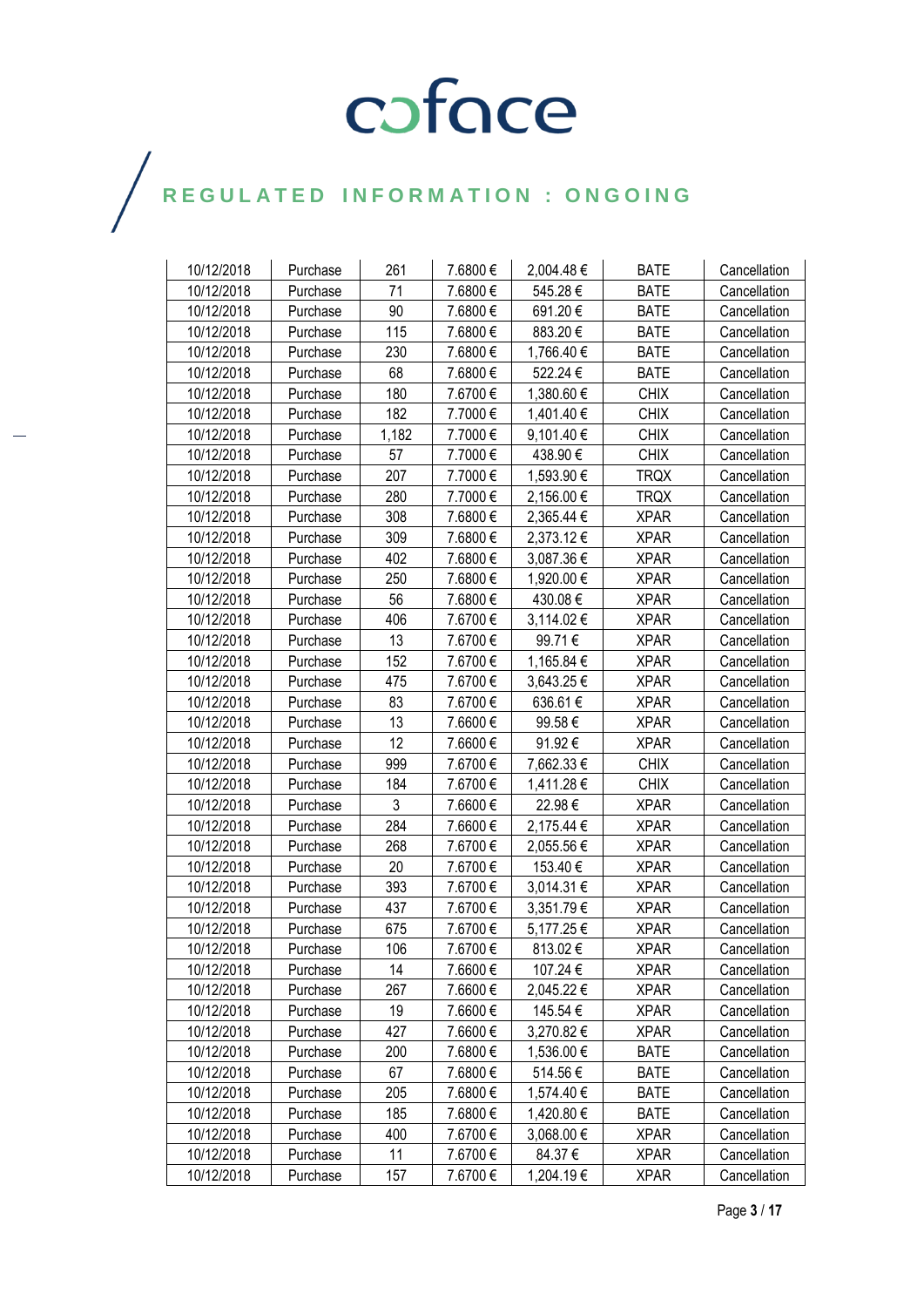| 10/12/2018       | Purchase | 118    | 7.6600€ | 903.88€        | <b>XPAR</b> | Cancellation        |
|------------------|----------|--------|---------|----------------|-------------|---------------------|
| 10/12/2018       | Purchase | 523    | 7.6500€ | 4,000.95 €     | <b>XPAR</b> | Cancellation        |
| 10/12/2018       | Purchase | 278    | 7.6300€ | 2,121.14 €     | <b>XPAR</b> | Cancellation        |
| 10/12/2018       | Purchase | 104    | 7.6300€ | 793.52€        | <b>XPAR</b> | Cancellation        |
| 10/12/2018       | Purchase | 225    | 7.6300€ | 1,716.75€      | <b>XPAR</b> | Cancellation        |
| 10/12/2018       | Purchase | 449    | 7.6200€ | 3,421.38 €     | <b>XPAR</b> | Cancellation        |
| 10/12/2018       | Purchase | 440    | 7.6200€ | 3,352.80 €     | <b>XPAR</b> | Cancellation        |
| 10/12/2018       | Purchase | 117    | 7.6100€ | 890.37€        | <b>XPAR</b> | Cancellation        |
| 10/12/2018       | Purchase | 639    | 7.6200€ | 4,869.18€      | <b>XPAR</b> | Cancellation        |
| 10/12/2018       | Purchase | 579    | 7.6200€ | 4,411.98€      | <b>XPAR</b> | Cancellation        |
| 10/12/2018       | Purchase | 137    | 7.6100€ | 1,042.57 €     | <b>XPAR</b> | Cancellation        |
| 10/12/2018       | Purchase | 23     | 7.6100€ | 175.03€        | <b>XPAR</b> | Cancellation        |
| 10/12/2018       | Purchase | 757    | 7.6100€ | 5,760.77€      | <b>XPAR</b> | Cancellation        |
| 10/12/2018       | Purchase | 152    | 7.6000€ | 1,155.20 €     | <b>XPAR</b> | Cancellation        |
| 10/12/2018       | Purchase | 50     | 7.6000€ | 380.00€        | <b>XPAR</b> | Cancellation        |
| 10/12/2018       | Purchase | 9      | 7.6000€ | 68.40€         | <b>XPAR</b> | Cancellation        |
| 10/12/2018       | Purchase | 211    | 7.5900€ | 1,601.49€      | <b>XPAR</b> | Cancellation        |
| 10/12/2018       | Purchase | 24     | 7.6000€ | 182.40 €       | <b>XPAR</b> | Cancellation        |
| 10/12/2018       | Purchase | 617    | 7.6000€ | 4,689.20 €     | <b>XPAR</b> | Cancellation        |
| 10/12/2018       | Purchase | 267    | 7.6000€ | 2,029.20€      | <b>XPAR</b> | Cancellation        |
| 10/12/2018       | Purchase | 283    | 7.6000€ | 2,150.80 €     | <b>XPAR</b> | Cancellation        |
| 10/12/2018       | Purchase | 200    | 7.5900€ | 1,518.00 €     | <b>XPAR</b> | Cancellation        |
| 10/12/2018       | Purchase | 58     | 7.5900€ | 440.22€        | <b>XPAR</b> | Cancellation        |
| 10/12/2018       | Purchase | 239    | 7.6000€ | 1,816.40 €     | <b>XPAR</b> | Cancellation        |
| 10/12/2018       | Purchase | 1,239  | 7.6000€ | 9,416.40 €     | <b>XPAR</b> | Cancellation        |
| 10/12/2018       | Purchase | 144    | 7.5800€ | 1,091.52 €     | <b>XPAR</b> | Cancellation        |
| 10/12/2018       | Purchase | 225    | 7.5700€ | 1,703.25 €     | <b>XPAR</b> | Cancellation        |
| 10/12/2018       | Purchase | 509    | 7.5600€ | 3,848.04 €     | <b>XPAR</b> | Cancellation        |
| 10/12/2018       | Purchase | 135    | 7.5700€ | 1,021.95 €     | <b>XPAR</b> | Cancellation        |
| 10/12/2018       | Purchase | 300    | 7.5700€ | 2,271.00 €     | <b>XPAR</b> | Cancellation        |
| 10/12/2018       | Purchase | 400    | 7.5700€ | 3,028.00 €     | <b>XPAR</b> | Cancellation        |
| 10/12/2018       | Purchase | 22     | 7.5700€ | 166.54€        | <b>XPAR</b> | Cancellation        |
| 10/12/2018       | Purchase | 235    | 7.5700€ | 1,778.95€      | <b>XPAR</b> | Cancellation        |
| 10/12/2018       | Purchase | 487    | 7.5800€ | 3,691.46€      | <b>TRQX</b> | Cancellation        |
| 10/12/2018       | Purchase | 474    | 7.5700€ | $3,588.18 \in$ | <b>XPAR</b> | Cancellation        |
| 10/12/2018       | Purchase | 348    | 7.5700€ | 2,634.36 €     | <b>XPAR</b> | Cancellation        |
| 10/12/2018       | Purchase | 185    | 7.5600€ | 1,398.60 €     | <b>XPAR</b> | Cancellation        |
| 10/12/2018       | Purchase | 33     | 7.5700€ | 249.81 €       | <b>BATE</b> | Cancellation        |
| 10/12/2018       | Purchase | 11     | 7.5700€ | 83.27 €        | <b>BATE</b> | Cancellation        |
| 10/12/2018       | Purchase | 251    | 7.5700€ | 1,900.07 €     | <b>BATE</b> | Cancellation        |
| 10/12/2018       | Purchase | 171    | 7.5700€ | 1,294.47 €     | <b>BATE</b> | Cancellation        |
| 10/12/2018       | Purchase | 249    | 7.5600€ | 1,882.44 €     | <b>CHIX</b> | Cancellation        |
| 10/12/2018       | Purchase | 14     | 7.5500€ | 105.70€        | <b>XPAR</b> | Cancellation        |
| 10/12/2018       | Purchase | 301    | 7.5500€ | 2,272.55 €     | <b>XPAR</b> | Cancellation        |
| Total 10/12/2018 |          | 32,997 | 7.6935€ | 253,861        | <b>XPAR</b> | <b>Cancellation</b> |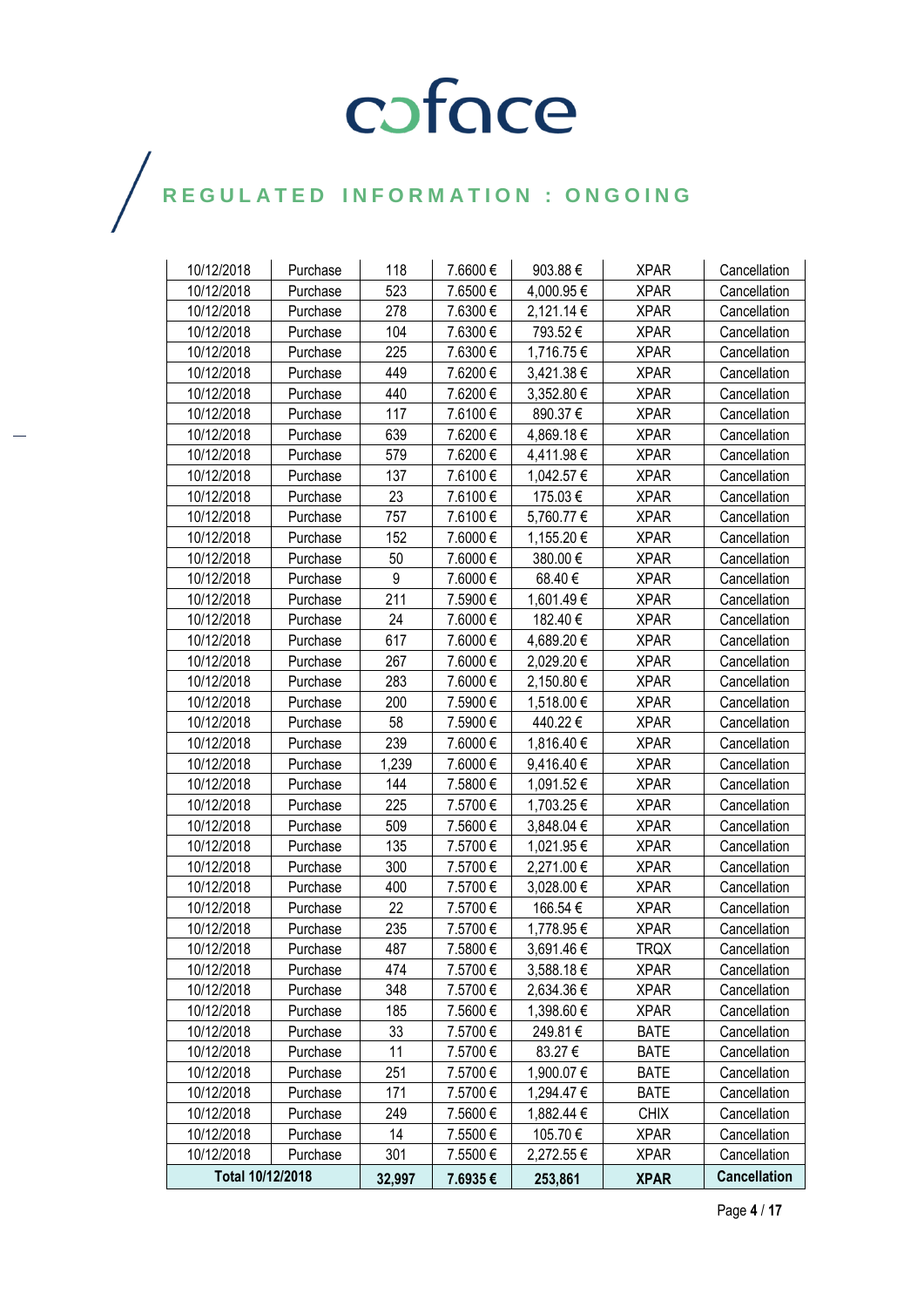|            |          | 3,891  | 7.7073€ | 29,989     | <b>TRQX</b> |              |
|------------|----------|--------|---------|------------|-------------|--------------|
|            |          | 4,144  | 7.6956€ | 31,891     | <b>CHIX</b> |              |
|            |          | 2,468  | 7.6643€ | 18,915     | <b>BATE</b> |              |
|            |          | 43,500 | 7.6932€ | 334,656€   |             |              |
| 11/12/2018 | Purchase | 25     | 7.6200€ | 190.50€    | <b>CHIX</b> | Cancellation |
| 11/12/2018 | Purchase | 22     | 7.6200€ | 167.64€    | <b>TRQX</b> | Cancellation |
| 11/12/2018 | Purchase | 401    | 7.6200€ | 3,055.62 € | <b>TRQX</b> | Cancellation |
| 11/12/2018 | Purchase | 135    | 7.6200€ | 1,028.70 € | <b>TRQX</b> | Cancellation |
| 11/12/2018 | Purchase | 375    | 7.6000€ | 2,850.00 € | <b>XPAR</b> | Cancellation |
| 11/12/2018 | Purchase | 790    | 7.6300€ | 6,027.70 € | <b>XPAR</b> | Cancellation |
| 11/12/2018 | Purchase | 144    | 7.6100€ | 1,095.84 € | <b>XPAR</b> | Cancellation |
| 11/12/2018 | Purchase | 526    | 7.6100€ | 4,002.86 € | <b>CHIX</b> | Cancellation |
| 11/12/2018 | Purchase | 671    | 7.6100€ | 5,106.31 € | <b>TRQX</b> | Cancellation |
| 11/12/2018 | Purchase | 141    | 7.5800€ | 1,068.78 € | <b>XPAR</b> | Cancellation |
| 11/12/2018 | Purchase | 601    | 7.5800€ | 4,555.58€  | <b>BATE</b> | Cancellation |
| 11/12/2018 | Purchase | 308    | 7.5800€ | 2,334.64 € | <b>BATE</b> | Cancellation |
| 11/12/2018 | Purchase | 296    | 7.5800€ | 2,243.68 € | <b>BATE</b> | Cancellation |
| 11/12/2018 | Purchase | 24     | 7.5800€ | 181.92€    | <b>BATE</b> | Cancellation |
| 11/12/2018 | Purchase | 122    | 7.5400€ | 919.88€    | <b>XPAR</b> | Cancellation |
| 11/12/2018 | Purchase | 254    | 7.5400€ | 1,915.16€  | <b>CHIX</b> | Cancellation |
| 11/12/2018 | Purchase | 462    | 7.5400€ | 3,483.48 € | <b>CHIX</b> | Cancellation |
| 11/12/2018 | Purchase | 217    | 7.5400€ | 1,636.18 € | <b>TRQX</b> | Cancellation |
| 11/12/2018 | Purchase | 259    | 7.5400€ | 1,952.86 € | <b>TRQX</b> | Cancellation |
| 11/12/2018 | Purchase | 119    | 7.5200€ | 894.88€    | <b>XPAR</b> | Cancellation |
| 11/12/2018 | Purchase | 1,303  | 7.5600€ | 9,850.68€  | <b>TRQX</b> | Cancellation |
| 11/12/2018 | Purchase | 400    | 7.6000€ | 3,040.00 € | <b>XPAR</b> | Cancellation |
| 11/12/2018 | Purchase | 430    | 7.6000€ | 3,268.00 € | <b>XPAR</b> | Cancellation |
| 11/12/2018 | Purchase | 240    | 7.6000€ | 1,824.00 € | <b>XPAR</b> | Cancellation |
| 11/12/2018 | Purchase | 691    | 7.6000€ | 5,251.60 € | <b>XPAR</b> | Cancellation |
| 11/12/2018 | Purchase | 174    | 7.5800€ | 1,318.92 € | <b>XPAR</b> | Cancellation |
| 11/12/2018 | Purchase | 1,200  | 7.6000€ | 9,120.00 € | <b>XPAR</b> | Cancellation |
| 11/12/2018 | Purchase | 53     | 7.6100€ | 403.33€    | <b>CHIX</b> | Cancellation |
| 11/12/2018 | Purchase | 9      | 7.6700€ | 69.03€     | <b>CHIX</b> | Cancellation |
| 11/12/2018 | Purchase | 254    | 7.6700€ | 1,948.18€  | <b>CHIX</b> | Cancellation |
| 11/12/2018 | Purchase | 316    | 7.6700€ | 2,423.72 € | <b>CHIX</b> | Cancellation |
| 11/12/2018 | Purchase | 134    | 7.7000€ | 1,031.80 € | <b>XPAR</b> | Cancellation |
| 11/12/2018 | Purchase | 200    | 7.7000€ | 1,540.00 € | <b>XPAR</b> | Cancellation |
| 11/12/2018 | Purchase | 378    | 7.7000€ | 2,910.60 € | <b>XPAR</b> | Cancellation |
| 11/12/2018 | Purchase | 116    | 7.7000€ | 893.20€    | <b>XPAR</b> | Cancellation |
| 11/12/2018 | Purchase | 418    | 7.7000€ | 3,218.60€  | <b>XPAR</b> | Cancellation |
| 11/12/2018 | Purchase | 235    | 7.7000€ | 1,809.50 € | <b>XPAR</b> | Cancellation |
| 11/12/2018 | Purchase | 70     | 7.7000€ | 539.00€    | <b>XPAR</b> | Cancellation |
| 11/12/2018 | Purchase | 335    | 7.7000€ | 2,579.50 € | <b>XPAR</b> | Cancellation |
| 11/12/2018 | Purchase | 578    | 7.7000€ | 4,450.60 € | <b>XPAR</b> | Cancellation |
| 11/12/2018 | Purchase | 254    | 7.6900€ | 1,953.26 € | <b>CHIX</b> | Cancellation |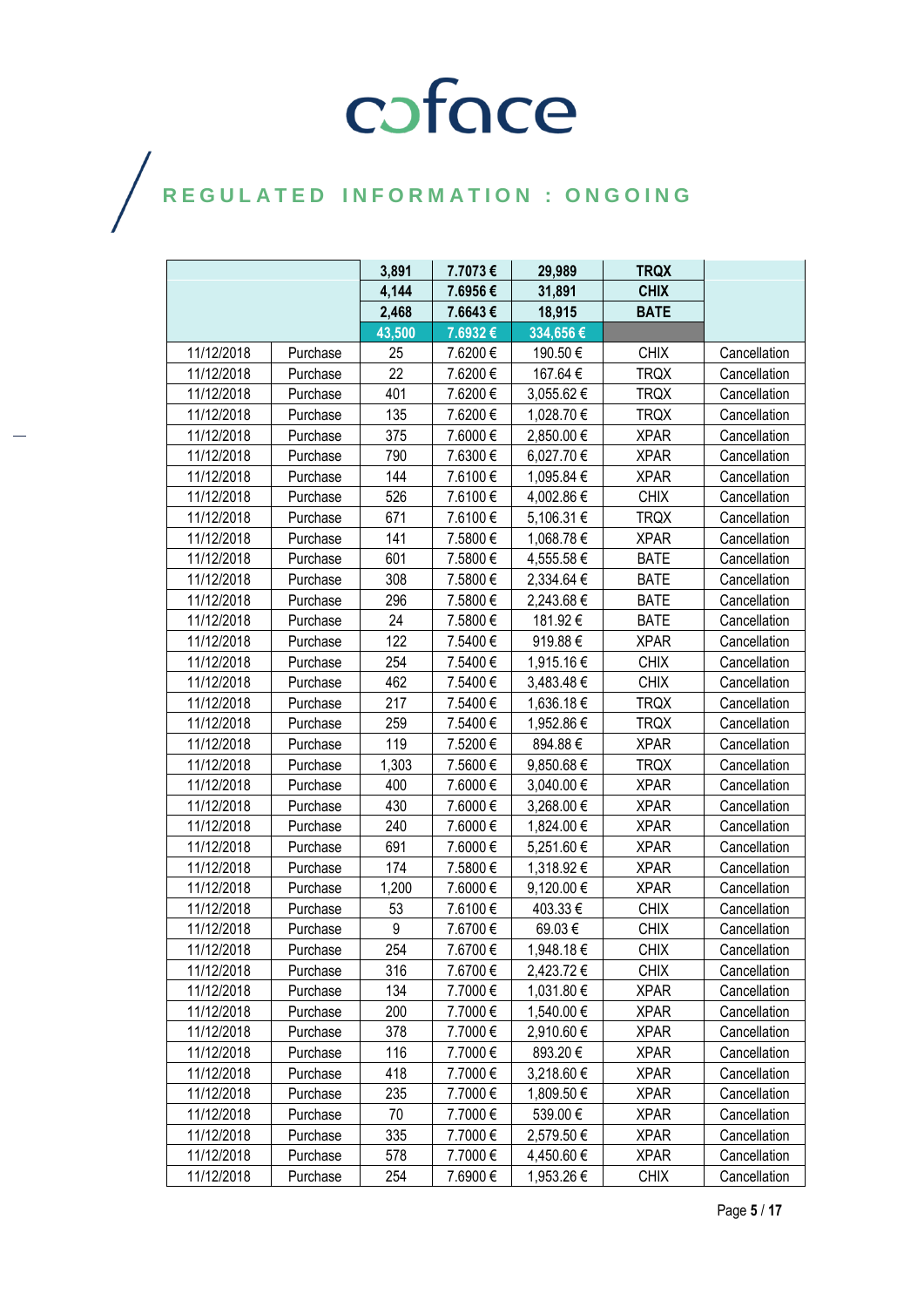| 11/12/2018 | Purchase | 950          | 7.6900 € | 7,305.50€  | <b>CHIX</b> | Cancellation |
|------------|----------|--------------|----------|------------|-------------|--------------|
| 11/12/2018 | Purchase | 718          | 7.7000€  | 5,528.60 € | <b>XPAR</b> | Cancellation |
| 11/12/2018 | Purchase | 189          | 7.7000€  | 1,455.30 € | <b>XPAR</b> | Cancellation |
| 11/12/2018 | Purchase | 54           | 7.7000€  | 415.80€    | <b>XPAR</b> | Cancellation |
| 11/12/2018 | Purchase | 54           | 7.7000€  | 415.80€    | <b>XPAR</b> | Cancellation |
| 11/12/2018 | Purchase | 52           | 7.7000€  | 400.40€    | <b>XPAR</b> | Cancellation |
| 11/12/2018 | Purchase | 52           | 7.7000€  | 400.40€    | <b>XPAR</b> | Cancellation |
| 11/12/2018 | Purchase | 54           | 7.7000€  | 415.80€    | <b>XPAR</b> | Cancellation |
| 11/12/2018 | Purchase | 39           | 7.7000€  | 300.30€    | <b>XPAR</b> | Cancellation |
| 11/12/2018 | Purchase | 226          | 7.7000€  | 1,740.20€  | <b>XPAR</b> | Cancellation |
| 11/12/2018 | Purchase | 605          | 7.7000€  | 4,658.50€  | <b>XPAR</b> | Cancellation |
| 11/12/2018 | Purchase | 97           | 7.6700€  | 743.99€    | <b>XPAR</b> | Cancellation |
| 11/12/2018 | Purchase | 645          | 7.6700€  | 4,947.15€  | <b>XPAR</b> | Cancellation |
| 11/12/2018 | Purchase | 400          | 7.6900€  | 3,076.00 € | <b>XPAR</b> | Cancellation |
| 11/12/2018 | Purchase | 31           | 7.6900€  | 238.39€    | <b>XPAR</b> | Cancellation |
| 11/12/2018 | Purchase | 96           | 7.6900€  | 738.24 €   | <b>XPAR</b> | Cancellation |
| 11/12/2018 | Purchase | 36           | 7.6900€  | 276.84€    | <b>XPAR</b> | Cancellation |
| 11/12/2018 | Purchase | 70           | 7.6900€  | 538.30€    | <b>XPAR</b> | Cancellation |
| 11/12/2018 | Purchase | 53           | 7.6900€  | 407.57€    | <b>XPAR</b> | Cancellation |
| 11/12/2018 | Purchase | 54           | 7.7000€  | 415.80€    | <b>XPAR</b> | Cancellation |
| 11/12/2018 | Purchase | 13           | 7.7000€  | 100.10€    | <b>XPAR</b> | Cancellation |
| 11/12/2018 | Purchase | 650          | 7.7000€  | 5,005.00€  | <b>XPAR</b> | Cancellation |
| 11/12/2018 | Purchase | 611          | 7.7000€  | 4,704.70€  | <b>XPAR</b> | Cancellation |
| 11/12/2018 | Purchase | 615          | 7.7000€  | 4,735.50 € | <b>XPAR</b> | Cancellation |
| 11/12/2018 | Purchase | 263          | 7.7000€  | 2,025.10 € | <b>XPAR</b> | Cancellation |
| 11/12/2018 | Purchase | 301          | 7.7000€  | 2,317.70 € | <b>XPAR</b> | Cancellation |
| 11/12/2018 | Purchase | 1,007        | 7.7000€  | 7,753.90 € | <b>CHIX</b> | Cancellation |
| 11/12/2018 | Purchase | 238          | 7.7000€  | 1,832.60 € | <b>CHIX</b> | Cancellation |
| 11/12/2018 | Purchase | 96           | 7.6900€  | 738.24 €   | <b>XPAR</b> | Cancellation |
| 11/12/2018 | Purchase | 552          | 7.7100€  | 4,255.92 € | <b>XPAR</b> | Cancellation |
| 11/12/2018 | Purchase | 146          | 7.7000€  | 1,124.20€  | <b>XPAR</b> | Cancellation |
| 11/12/2018 | Purchase | 321          | 7.6900€  | 2,468.49€  | <b>XPAR</b> | Cancellation |
| 11/12/2018 | Purchase | 383          | 7.6800€  | 2,941.44 € | <b>XPAR</b> | Cancellation |
| 11/12/2018 | Purchase | $\mathbf{1}$ | 7.6500€  | 7.65€      | <b>XPAR</b> | Cancellation |
| 11/12/2018 | Purchase | 248          | 7.6500€  | 1,897.20 € | <b>XPAR</b> | Cancellation |
| 11/12/2018 | Purchase | 523          | 7.6700€  | 4,011.41 € | <b>XPAR</b> | Cancellation |
| 11/12/2018 | Purchase | 432          | 7.6900€  | 3,322.08 € | <b>XPAR</b> | Cancellation |
| 11/12/2018 | Purchase | 650          | 7.6900€  | 4,998.50 € | <b>XPAR</b> | Cancellation |
| 11/12/2018 | Purchase | 121          | 7.6900€  | 930.49€    | <b>XPAR</b> | Cancellation |
| 11/12/2018 | Purchase | 92           | 7.6900€  | 707.48€    | <b>XPAR</b> | Cancellation |
| 11/12/2018 | Purchase | 160          | 7.6800€  | 1,228.80 € | <b>XPAR</b> | Cancellation |
| 11/12/2018 | Purchase | 1,279        | 7.6800€  | 9,822.72€  | <b>XPAR</b> | Cancellation |
| 11/12/2018 | Purchase | 762          | 7.6800€  | 5,852.16 € | <b>XPAR</b> | Cancellation |
| 11/12/2018 | Purchase | 400          | 7.6800€  | 3,072.00 € | <b>XPAR</b> | Cancellation |
| 11/12/2018 | Purchase | 100          | 7.6800€  | 768.00€    | <b>XPAR</b> | Cancellation |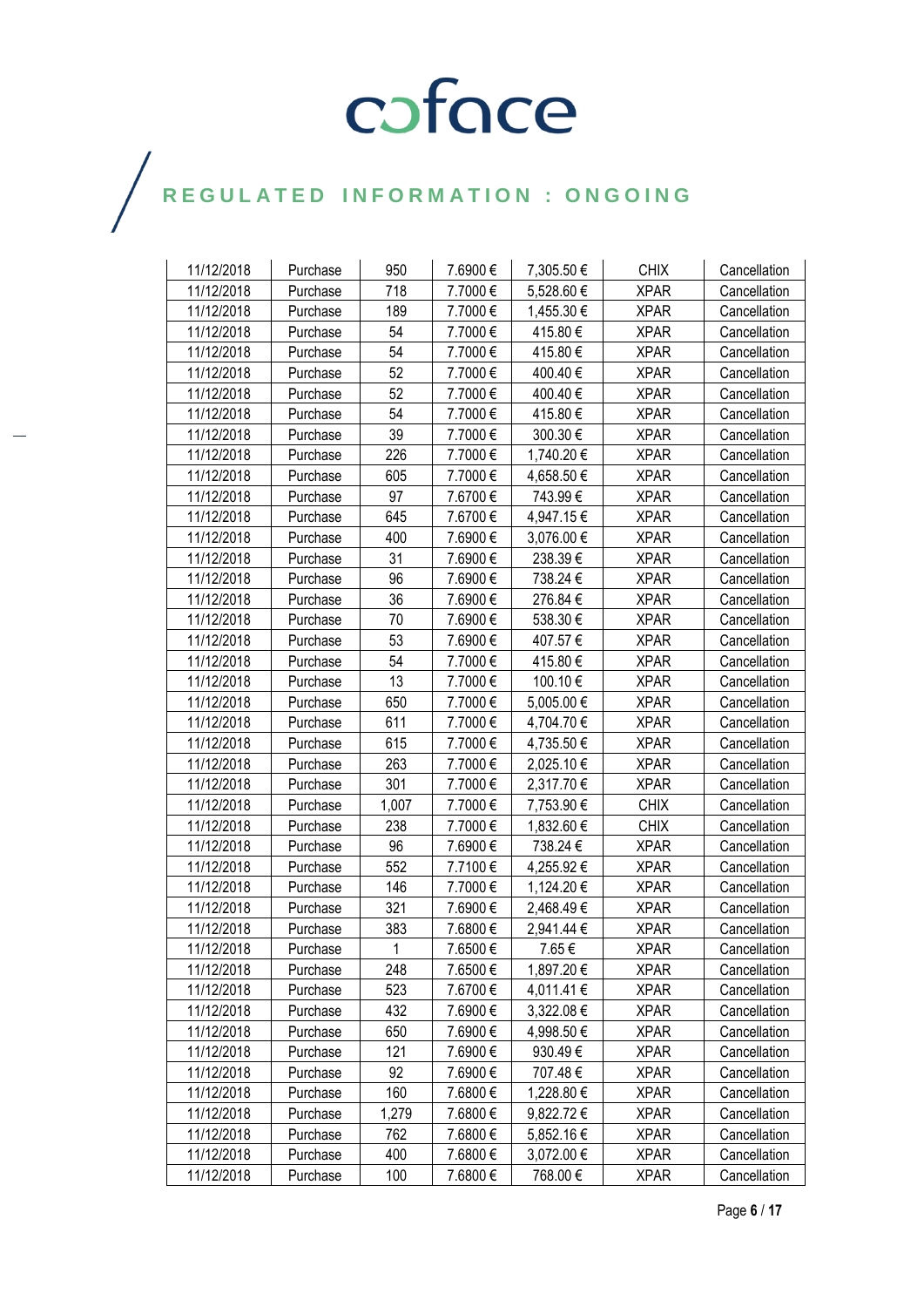| 11/12/2018 | Purchase | 614            | 7.6900 € | 4,721.66€   | <b>XPAR</b> | Cancellation |
|------------|----------|----------------|----------|-------------|-------------|--------------|
| 11/12/2018 | Purchase | 247            | 7.6900€  | 1,899.43€   | <b>XPAR</b> | Cancellation |
| 11/12/2018 | Purchase | 960            | 7.7000€  | 7,392.00 €  | <b>XPAR</b> | Cancellation |
| 11/12/2018 | Purchase | 261            | 7.7000€  | 2,009.70€   | <b>XPAR</b> | Cancellation |
| 11/12/2018 | Purchase | 127            | 7.6800€  | 975.36€     | <b>XPAR</b> | Cancellation |
| 11/12/2018 | Purchase | 127            | 7.6900€  | 976.63€     | <b>XPAR</b> | Cancellation |
| 11/12/2018 | Purchase | 21             | 7.6900€  | 161.49€     | <b>XPAR</b> | Cancellation |
| 11/12/2018 | Purchase | 89             | 7.6900€  | 684.41€     | <b>XPAR</b> | Cancellation |
| 11/12/2018 | Purchase | 1,381          | 7.6900€  | 10,619.89€  | <b>XPAR</b> | Cancellation |
| 11/12/2018 | Purchase | 135            | 7.6900€  | 1,038.15€   | <b>XPAR</b> | Cancellation |
| 11/12/2018 | Purchase | 29             | 7.6800€  | 222.72€     | <b>XPAR</b> | Cancellation |
| 11/12/2018 | Purchase | 25             | 7.6800€  | 192.00€     | <b>XPAR</b> | Cancellation |
| 11/12/2018 | Purchase | 86             | 7.6800€  | 660.48€     | <b>XPAR</b> | Cancellation |
| 11/12/2018 | Purchase | 706            | 7.6900€  | 5,429.14 €  | <b>BATE</b> | Cancellation |
| 11/12/2018 | Purchase | 25             | 7.6900€  | 192.25€     | <b>BATE</b> | Cancellation |
| 11/12/2018 | Purchase | 64             | 7.6900€  | 492.16€     | <b>BATE</b> | Cancellation |
| 11/12/2018 | Purchase | 451            | 7.6900€  | 3,468.19€   | <b>BATE</b> | Cancellation |
| 11/12/2018 | Purchase | 29             | 7.6600€  | 222.14€     | <b>XPAR</b> | Cancellation |
| 11/12/2018 | Purchase | 123            | 7.6600€  | 942.18€     | <b>XPAR</b> | Cancellation |
| 11/12/2018 | Purchase | $\overline{2}$ | 7.6600€  | 15.32 €     | <b>XPAR</b> | Cancellation |
| 11/12/2018 | Purchase | 32             | 7.6600€  | 245.12€     | <b>XPAR</b> | Cancellation |
| 11/12/2018 | Purchase | 35             | 7.6600€  | 268.10€     | <b>XPAR</b> | Cancellation |
| 11/12/2018 | Purchase | 77             | 7.6600€  | 589.82€     | <b>XPAR</b> | Cancellation |
| 11/12/2018 | Purchase | 58             | 7.6600€  | 444.28€     | <b>XPAR</b> | Cancellation |
| 11/12/2018 | Purchase | 90             | 7.6600€  | 689.40€     | <b>XPAR</b> | Cancellation |
| 11/12/2018 | Purchase | 26             | 7.6600€  | 199.16€     | <b>XPAR</b> | Cancellation |
| 11/12/2018 | Purchase | 41             | 7.6600€  | 314.06€     | <b>XPAR</b> | Cancellation |
| 11/12/2018 | Purchase | 101            | 7.6600€  | 773.66€     | <b>XPAR</b> | Cancellation |
| 11/12/2018 | Purchase | 63             | 7.6600€  | 482.58€     | <b>XPAR</b> | Cancellation |
| 11/12/2018 | Purchase | 40             | 7.6600€  | 306.40€     | <b>XPAR</b> | Cancellation |
| 11/12/2018 | Purchase | 101            | 7.6600€  | 773.66€     | <b>XPAR</b> | Cancellation |
| 11/12/2018 | Purchase | 26             | 7.6600€  | 199.16€     | <b>XPAR</b> | Cancellation |
| 11/12/2018 | Purchase | 1,370          | 7.6700€  | 10,507.90 € | <b>XPAR</b> | Cancellation |
| 11/12/2018 | Purchase | 62             | 7.6500€  | 474.30€     | <b>XPAR</b> | Cancellation |
| 11/12/2018 | Purchase | 250            | 7.6500 € | 1,912.50 €  | <b>XPAR</b> | Cancellation |
| 11/12/2018 | Purchase | 157            | 7.6500€  | 1,201.05 €  | <b>XPAR</b> | Cancellation |
| 11/12/2018 | Purchase | 159            | 7.6400€  | 1,214.76 €  | <b>XPAR</b> | Cancellation |
| 11/12/2018 | Purchase | 32             | 7.6300€  | 244.16€     | <b>XPAR</b> | Cancellation |
| 11/12/2018 | Purchase | 127            | 7.6300€  | 969.01€     | <b>XPAR</b> | Cancellation |
| 11/12/2018 | Purchase | 47             | 7.6300€  | 358.61€     | <b>XPAR</b> | Cancellation |
| 11/12/2018 | Purchase | 74             | 7.6300 € | 564.62€     | <b>XPAR</b> | Cancellation |
| 11/12/2018 | Purchase | 560            | 7.6300€  | 4,272.80 €  | <b>XPAR</b> | Cancellation |
| 11/12/2018 | Purchase | 30             | 7.6300€  | 228.90 €    | <b>XPAR</b> | Cancellation |
| 11/12/2018 | Purchase | 96             | 7.6300€  | 732.48€     | <b>XPAR</b> | Cancellation |
| 11/12/2018 | Purchase | 57             | 7.6300€  | 434.91€     | <b>XPAR</b> | Cancellation |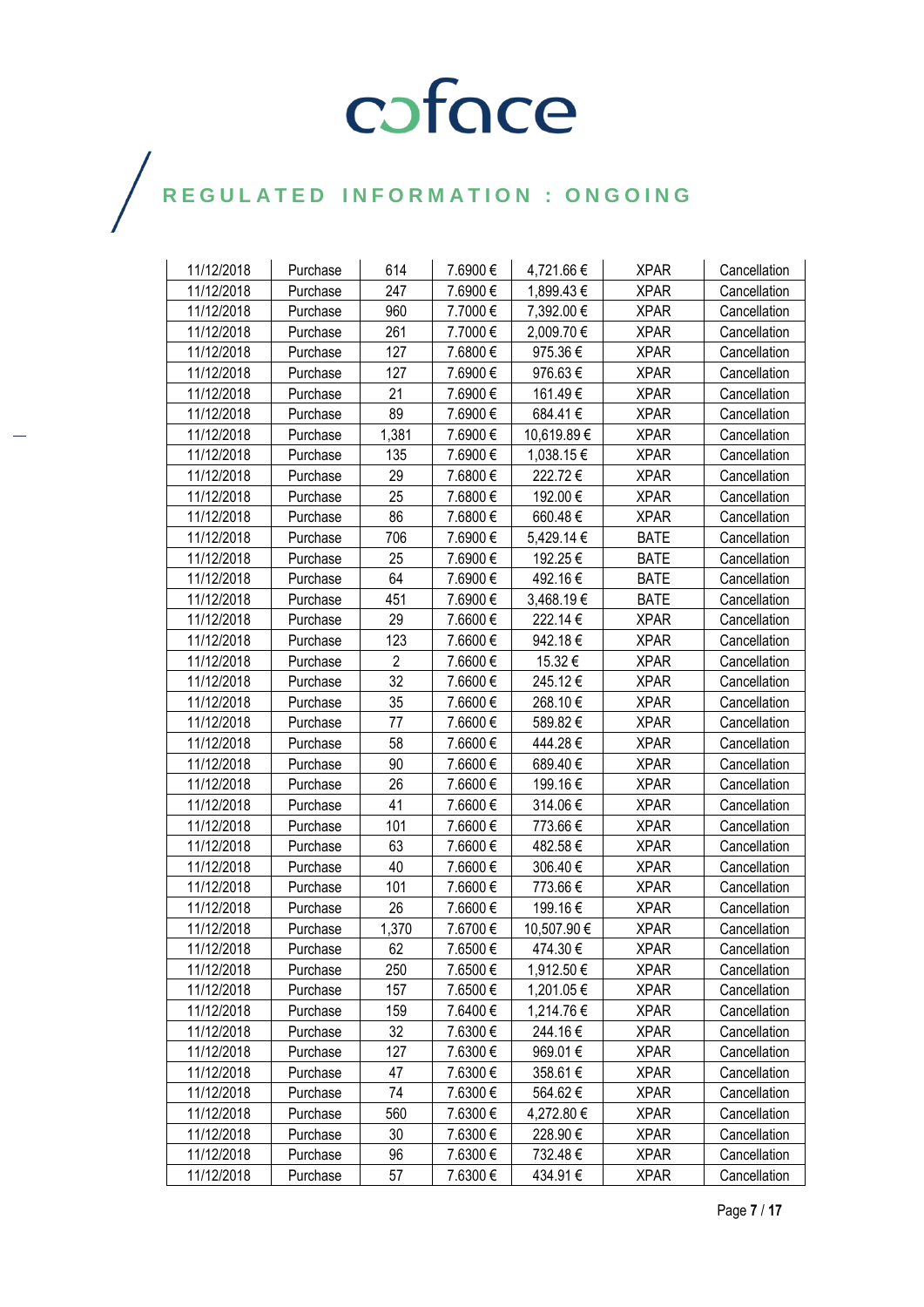| 11/12/2018       | Purchase | 32     | 7.6300€ | 244.16€    | <b>XPAR</b> | Cancellation        |
|------------------|----------|--------|---------|------------|-------------|---------------------|
| 11/12/2018       | Purchase | 88     | 7.6300€ | 671.44€    | <b>XPAR</b> | Cancellation        |
| 11/12/2018       | Purchase | 183    | 7.6300€ | 1,396.29 € | <b>XPAR</b> | Cancellation        |
| 11/12/2018       | Purchase | 387    | 7.6300€ | 2,952.81€  | <b>XPAR</b> | Cancellation        |
| 11/12/2018       | Purchase | 14     | 7.6300€ | 106.82€    | <b>XPAR</b> | Cancellation        |
| 11/12/2018       | Purchase | 94     | 7.6300€ | 717.22€    | <b>XPAR</b> | Cancellation        |
| 11/12/2018       | Purchase | 5      | 7.6300€ | 38.15€     | <b>XPAR</b> | Cancellation        |
| 11/12/2018       | Purchase | 35     | 7.6200€ | 266.70€    | <b>XPAR</b> | Cancellation        |
| 11/12/2018       | Purchase | 85     | 7.6200€ | 647.70€    | <b>XPAR</b> | Cancellation        |
| 11/12/2018       | Purchase | 34     | 7.6200€ | 259.08€    | <b>XPAR</b> | Cancellation        |
| 11/12/2018       | Purchase | 34     | 7.6200€ | 259.08€    | <b>XPAR</b> | Cancellation        |
| 11/12/2018       | Purchase | 87     | 7.6200€ | 662.94€    | <b>XPAR</b> | Cancellation        |
| 11/12/2018       | Purchase | 65     | 7.6200€ | 495.30€    | <b>XPAR</b> | Cancellation        |
| 11/12/2018       | Purchase | 400    | 7.6300€ | 3,052.00 € | <b>XPAR</b> | Cancellation        |
| 11/12/2018       | Purchase | 726    | 7.6300€ | 5.539.38€  | <b>XPAR</b> | Cancellation        |
| 11/12/2018       | Purchase | 54     | 7.6300€ | 412.02€    | <b>XPAR</b> | Cancellation        |
| 11/12/2018       | Purchase | 157    | 7.6300€ | 1,197.91 € | <b>XPAR</b> | Cancellation        |
| 11/12/2018       | Purchase | 329    | 7.6300€ | 2,510.27 € | <b>XPAR</b> | Cancellation        |
| 11/12/2018       | Purchase | 3      | 7.6300€ | 22.89€     | <b>TRQX</b> | Cancellation        |
| 11/12/2018       | Purchase | 400    | 7.6300€ | 3,052.00 € | <b>XPAR</b> | Cancellation        |
| 11/12/2018       | Purchase | 584    | 7.6300€ | 4,455.92€  | <b>XPAR</b> | Cancellation        |
| 11/12/2018       | Purchase | 4      | 7.6300€ | 30.52€     | <b>XPAR</b> | Cancellation        |
| 11/12/2018       | Purchase | 185    | 7.6300€ | 1,411.55 € | <b>XPAR</b> | Cancellation        |
| 11/12/2018       | Purchase | 107    | 7.6300€ | 816.41€    | <b>XPAR</b> | Cancellation        |
| 11/12/2018       | Purchase | 89     | 7.6300€ | 679.07€    | <b>XPAR</b> | Cancellation        |
| 11/12/2018       | Purchase | 18     | 7.6300€ | 137.34 €   | <b>XPAR</b> | Cancellation        |
| 11/12/2018       | Purchase | 90     | 7.6300€ | 686.70€    | <b>XPAR</b> | Cancellation        |
| 11/12/2018       | Purchase | 90     | 7.6300€ | 686.70€    | <b>XPAR</b> | Cancellation        |
| 11/12/2018       | Purchase | 406    | 7.6300€ | 3,097.78€  | <b>XPAR</b> | Cancellation        |
| 11/12/2018       | Purchase | 173    | 7.6300€ | 1,319.99€  | <b>XPAR</b> | Cancellation        |
| 11/12/2018       | Purchase | 8      | 7.6300€ | 61.04€     | <b>XPAR</b> | Cancellation        |
| 11/12/2018       | Purchase | 702    | 7.6300€ | 5,356.26€  | <b>XPAR</b> | Cancellation        |
|                  |          | 33,166 | 7.6632€ | 254,156    | <b>XPAR</b> |                     |
|                  |          | 3,011  | 7.5792€ | 22,821     | <b>TRQX</b> |                     |
| Total 11/12/2018 |          | 4,348  | 7.6544€ | 33,282     | <b>CHIX</b> | <b>Cancellation</b> |
|                  |          | 2,475  | 7.6354€ | 18,898     | <b>BATE</b> |                     |
|                  |          | 43,000 | 7.6548€ | 329,156€   |             |                     |
| 12/12/2018       | Purchase | 400    | 7.7100€ | 3,084.00 € | <b>XPAR</b> | Cancellation        |
| 12/12/2018       | Purchase | 167    | 7.7100€ | 1,287.57 € | <b>XPAR</b> | Cancellation        |
| 12/12/2018       | Purchase | 178    | 7.6800€ | 1,367.04 € | <b>XPAR</b> | Cancellation        |
| 12/12/2018       | Purchase | 1,170  | 7.6900€ | 8,997.30€  | <b>XPAR</b> | Cancellation        |
| 12/12/2018       | Purchase | 164    | 7.6700€ | 1,257.88 € | <b>XPAR</b> | Cancellation        |
| 12/12/2018       | Purchase | 698    | 7.7000€ | 5,374.60 € | <b>XPAR</b> | Cancellation        |
| 12/12/2018       | Purchase | 326    | 7.7000€ | 2,510.20€  | <b>XPAR</b> | Cancellation        |
| 12/12/2018       | Purchase | 991    | 7.6900€ | 7,620.79€  | <b>XPAR</b> | Cancellation        |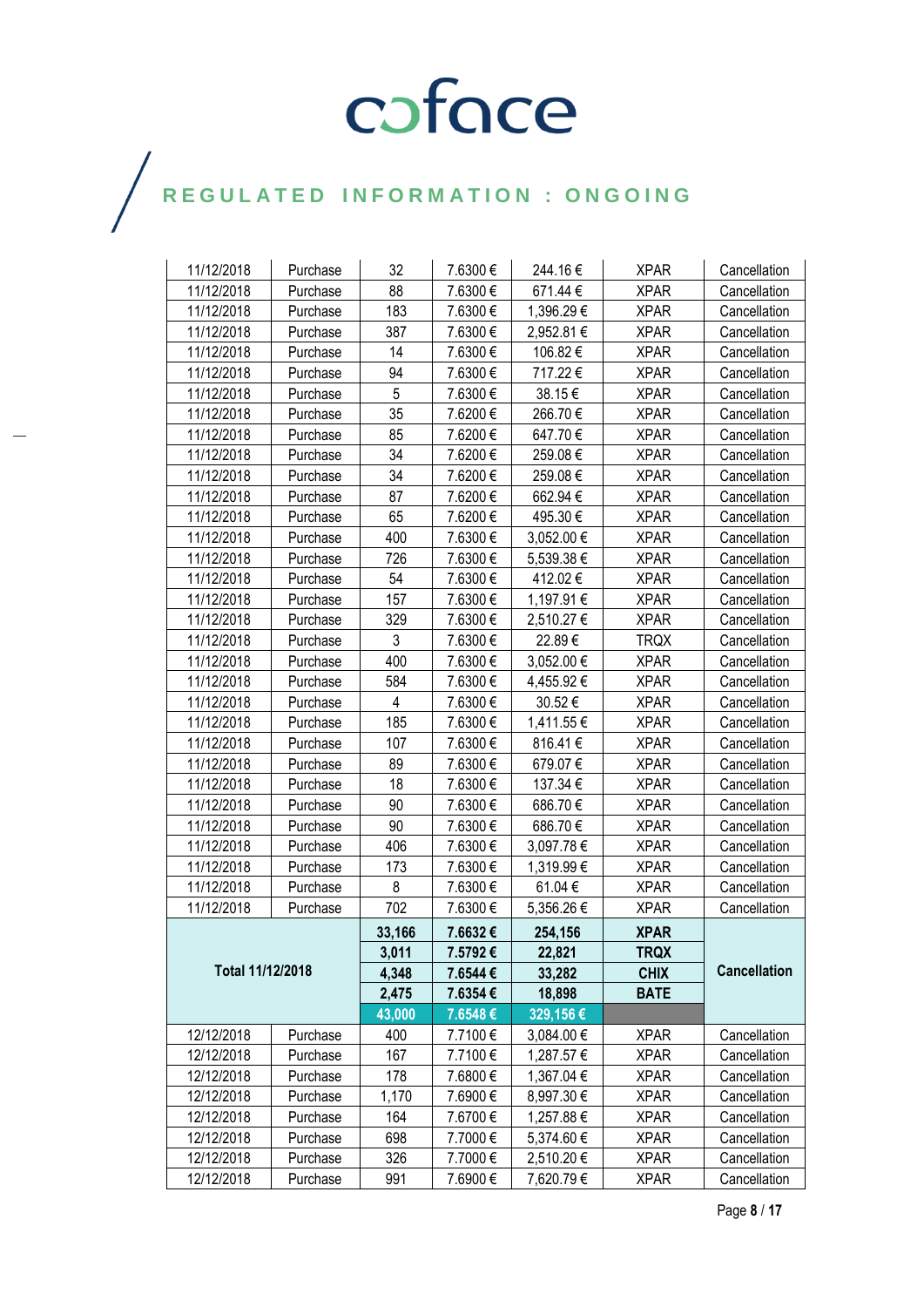| 12/12/2018 | Purchase | 180   | 7.7100€ | 1,387.80 € | <b>CHIX</b> | Cancellation |
|------------|----------|-------|---------|------------|-------------|--------------|
| 12/12/2018 | Purchase | 397   | 7.7100€ | 3,060.87 € | <b>CHIX</b> | Cancellation |
| 12/12/2018 | Purchase | 400   | 7.7100€ | 3,084.00 € | <b>XPAR</b> | Cancellation |
| 12/12/2018 | Purchase | 902   | 7.7100€ | 6,954.42€  | <b>XPAR</b> | Cancellation |
| 12/12/2018 | Purchase | 115   | 7.7100€ | 886.65€    | <b>XPAR</b> | Cancellation |
| 12/12/2018 | Purchase | 50    | 7.7100€ | 385.50€    | <b>XPAR</b> | Cancellation |
| 12/12/2018 | Purchase | 53    | 7.7100€ | 408.63€    | <b>XPAR</b> | Cancellation |
| 12/12/2018 | Purchase | 125   | 7.6900€ | 961.25€    | <b>XPAR</b> | Cancellation |
| 12/12/2018 | Purchase | 224   | 7.6700€ | 1,718.08 € | <b>XPAR</b> | Cancellation |
| 12/12/2018 | Purchase | 1,241 | 7.6900€ | 9,543.29€  | <b>CHIX</b> | Cancellation |
| 12/12/2018 | Purchase | 390   | 7.6900€ | 2,999.10 € | <b>XPAR</b> | Cancellation |
| 12/12/2018 | Purchase | 359   | 7.6900€ | 2,760.71€  | <b>XPAR</b> | Cancellation |
| 12/12/2018 | Purchase | 846   | 7.7100€ | 6,522.66 € | <b>XPAR</b> | Cancellation |
| 12/12/2018 | Purchase | 393   | 7.7100€ | 3,030.03€  | <b>XPAR</b> | Cancellation |
| 12/12/2018 | Purchase | 351   | 7.7100€ | 2,706.21 € | <b>XPAR</b> | Cancellation |
| 12/12/2018 | Purchase | 385   | 7.7100€ | 2,968.35€  | <b>XPAR</b> | Cancellation |
| 12/12/2018 | Purchase | 360   | 7.7100€ | 2,775.60 € | <b>XPAR</b> | Cancellation |
| 12/12/2018 | Purchase | 1,133 | 7.7100€ | 8,735.43€  | <b>XPAR</b> | Cancellation |
| 12/12/2018 | Purchase | 1,057 | 7.7000€ | 8,138.90 € | <b>XPAR</b> | Cancellation |
| 12/12/2018 | Purchase | 552   | 7.7200€ | 4,261.44 € | <b>CHIX</b> | Cancellation |
| 12/12/2018 | Purchase | 24    | 7.7200€ | 185.28€    | <b>CHIX</b> | Cancellation |
| 12/12/2018 | Purchase | 175   | 7.7000€ | 1,347.50 € | <b>XPAR</b> | Cancellation |
| 12/12/2018 | Purchase | 1,225 | 7.7000€ | 9,432.50 € | <b>XPAR</b> | Cancellation |
| 12/12/2018 | Purchase | 4     | 7.7000€ | 30.80 €    | <b>XPAR</b> | Cancellation |
| 12/12/2018 | Purchase | 621   | 7.7000€ | 4,781.70 € | <b>XPAR</b> | Cancellation |
| 12/12/2018 | Purchase | 29    | 7.7000€ | 223.30€    | <b>XPAR</b> | Cancellation |
| 12/12/2018 | Purchase | 503   | 7.7000€ | 3,873.10 € | <b>XPAR</b> | Cancellation |
| 12/12/2018 | Purchase | 86    | 7.7000€ | 662.20€    | <b>XPAR</b> | Cancellation |
| 12/12/2018 | Purchase | 87    | 7.6900€ | 669.03€    | <b>XPAR</b> | Cancellation |
| 12/12/2018 | Purchase | 29    | 7.6900€ | 223.01€    | <b>XPAR</b> | Cancellation |
| 12/12/2018 | Purchase | 58    | 7.6900€ | 446.02€    | <b>XPAR</b> | Cancellation |
| 12/12/2018 | Purchase | 30    | 7.6900€ | 230.70€    | <b>XPAR</b> | Cancellation |
| 12/12/2018 | Purchase | 31    | 7.6900€ | 238.39€    | <b>XPAR</b> | Cancellation |
| 12/12/2018 | Purchase | 30    | 7.6900€ | 230.70€    | <b>XPAR</b> | Cancellation |
| 12/12/2018 | Purchase | 29    | 7.6900€ | 223.01 €   | <b>XPAR</b> | Cancellation |
| 12/12/2018 | Purchase | 31    | 7.6900€ | 238.39€    | <b>XPAR</b> | Cancellation |
| 12/12/2018 | Purchase | 58    | 7.6900€ | 446.02€    | <b>XPAR</b> | Cancellation |
| 12/12/2018 | Purchase | 31    | 7.6900€ | 238.39€    | <b>XPAR</b> | Cancellation |
| 12/12/2018 | Purchase | 31    | 7.6900€ | 238.39€    | <b>XPAR</b> | Cancellation |
| 12/12/2018 | Purchase | 30    | 7.6900€ | 230.70€    | <b>XPAR</b> | Cancellation |
| 12/12/2018 | Purchase | 29    | 7.6900€ | 223.01 €   | <b>XPAR</b> | Cancellation |
| 12/12/2018 | Purchase | 30    | 7.6900€ | 230.70€    | <b>XPAR</b> | Cancellation |
| 12/12/2018 | Purchase | 29    | 7.6900€ | 223.01 €   | <b>XPAR</b> | Cancellation |
| 12/12/2018 | Purchase | 33    | 7.7000€ | 254.10€    | <b>CHIX</b> | Cancellation |
| 12/12/2018 | Purchase | 297   | 7.7000€ | 2,286.90€  | <b>XPAR</b> | Cancellation |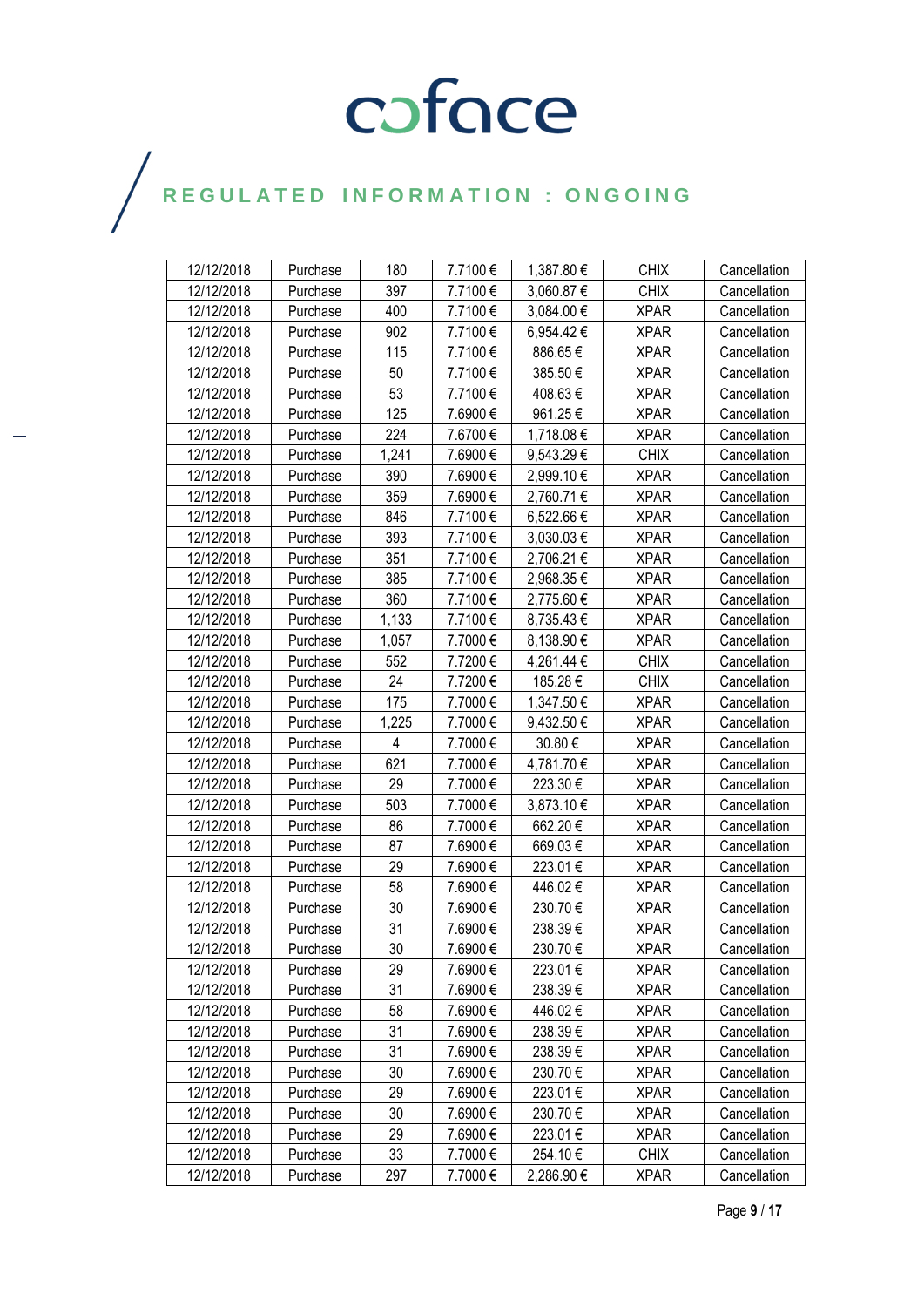| 12/12/2018 | Purchase | 297   | 7.7000€ | 2,286.90€  | <b>XPAR</b> | Cancellation |
|------------|----------|-------|---------|------------|-------------|--------------|
| 12/12/2018 | Purchase | 583   | 7.7000€ | 4,489.10€  | <b>XPAR</b> | Cancellation |
| 12/12/2018 | Purchase | 400   | 7.6800€ | 3,072.00 € | <b>XPAR</b> | Cancellation |
| 12/12/2018 | Purchase | 297   | 7.6900€ | 2,283.93€  | <b>XPAR</b> | Cancellation |
| 12/12/2018 | Purchase | 480   | 7.6900€ | 3,691.20€  | <b>XPAR</b> | Cancellation |
| 12/12/2018 | Purchase | 322   | 7.6700€ | 2,469.74 € | <b>XPAR</b> | Cancellation |
| 12/12/2018 | Purchase | 344   | 7.6700€ | 2,638.48€  | <b>XPAR</b> | Cancellation |
| 12/12/2018 | Purchase | 1,180 | 7.6900€ | 9,074.20€  | <b>BATE</b> | Cancellation |
| 12/12/2018 | Purchase | 1,204 | 7.7000€ | 9,270.80 € | <b>XPAR</b> | Cancellation |
| 12/12/2018 | Purchase | 1,189 | 7.7100€ | 9,167.19€  | <b>TRQX</b> | Cancellation |
| 12/12/2018 | Purchase | 349   | 7.7100€ | 2,690.79€  | <b>XPAR</b> | Cancellation |
| 12/12/2018 | Purchase | 1,126 | 7.7400€ | 8,715.24 € | <b>XPAR</b> | Cancellation |
| 12/12/2018 | Purchase | 869   | 7.7400€ | 6,726.06€  | <b>XPAR</b> | Cancellation |
| 12/12/2018 | Purchase | 626   | 7.7400€ | 4,845.24 € | <b>CHIX</b> | Cancellation |
| 12/12/2018 | Purchase | 162   | 7.7400€ | 1,253.88 € | <b>TRQX</b> | Cancellation |
| 12/12/2018 | Purchase | 400   | 7.7700€ | 3,108.00 € | <b>XPAR</b> | Cancellation |
| 12/12/2018 | Purchase | 360   | 7.7700€ | 2,797.20€  | <b>XPAR</b> | Cancellation |
| 12/12/2018 | Purchase | 1,156 | 7.7700€ | 8,982.12€  | <b>XPAR</b> | Cancellation |
| 12/12/2018 | Purchase | 253   | 7.7800€ | 1,968.34 € | <b>XPAR</b> | Cancellation |
| 12/12/2018 | Purchase | 120   | 7.7700€ | 932.40€    | <b>XPAR</b> | Cancellation |
| 12/12/2018 | Purchase | 65    | 7.7700€ | 505.05€    | <b>XPAR</b> | Cancellation |
| 12/12/2018 | Purchase | 523   | 7.7700€ | 4,063.71 € | <b>XPAR</b> | Cancellation |
| 12/12/2018 | Purchase | 658   | 7.7700€ | 5,112.66 € | <b>XPAR</b> | Cancellation |
| 12/12/2018 | Purchase | 9     | 7.7700€ | 69.93€     | <b>XPAR</b> | Cancellation |
| 12/12/2018 | Purchase | 454   | 7.7700€ | 3,527.58€  | <b>XPAR</b> | Cancellation |
| 12/12/2018 | Purchase | 12    | 7.7700€ | 93.24 €    | <b>XPAR</b> | Cancellation |
| 12/12/2018 | Purchase | 143   | 7.7600€ | 1,109.68€  | <b>XPAR</b> | Cancellation |
| 12/12/2018 | Purchase | 202   | 7.7700€ | 1,569.54 € | <b>BATE</b> | Cancellation |
| 12/12/2018 | Purchase | 630   | 7.7700€ | 4,895.10€  | <b>CHIX</b> | Cancellation |
| 12/12/2018 | Purchase | 230   | 7.7600€ | 1,784.80 € | <b>CHIX</b> | Cancellation |
| 12/12/2018 | Purchase | 186   | 7.7600€ | 1,443.36 € | <b>CHIX</b> | Cancellation |
| 12/12/2018 | Purchase | 1,258 | 7.7600€ | 9,762.08€  | <b>TRQX</b> | Cancellation |
| 12/12/2018 | Purchase | 123   | 7.7500€ | 953.25€    | <b>XPAR</b> | Cancellation |
| 12/12/2018 | Purchase | 400   | 7.7700€ | 3,108.00 € | <b>XPAR</b> | Cancellation |
| 12/12/2018 | Purchase | 422   | 7.7700€ | 3,278.94 € | <b>XPAR</b> | Cancellation |
| 12/12/2018 | Purchase | 380   | 7.7700€ | 2,952.60 € | <b>XPAR</b> | Cancellation |
| 12/12/2018 | Purchase | 501   | 7.7800€ | 3,897.78€  | <b>XPAR</b> | Cancellation |
| 12/12/2018 | Purchase | 682   | 7.7800€ | 5,305.96 € | <b>XPAR</b> | Cancellation |
| 12/12/2018 | Purchase | 240   | 7.7600€ | 1,862.40€  | <b>XPAR</b> | Cancellation |
| 12/12/2018 | Purchase | 1,195 | 7.7800€ | 9,297.10€  | <b>TRQX</b> | Cancellation |
| 12/12/2018 | Purchase | 130   | 7.7600€ | 1,008.80 € | <b>XPAR</b> | Cancellation |
| 12/12/2018 | Purchase | 32    | 7.7500€ | 248.00€    | <b>XPAR</b> | Cancellation |
| 12/12/2018 | Purchase | 87    | 7.7500€ | 674.25€    | <b>XPAR</b> | Cancellation |
| 12/12/2018 | Purchase | 695   | 7.7600€ | 5,393.20€  | <b>XPAR</b> | Cancellation |
| 12/12/2018 | Purchase | 300   | 7.7600€ | 2,328.00 € | <b>XPAR</b> | Cancellation |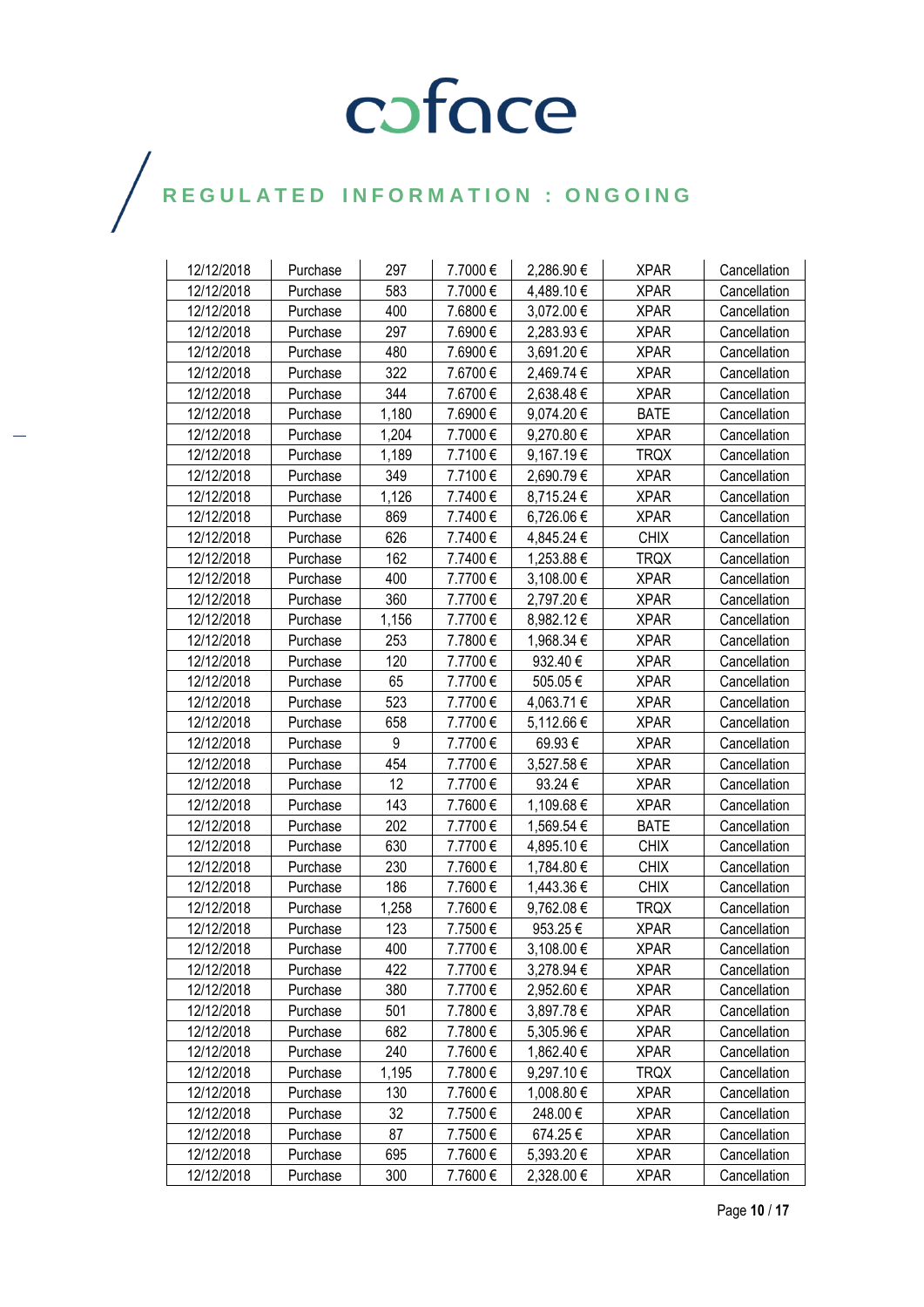| 12/12/2018       | Purchase | 250    | 7.7600€ | 1,940.00 € | <b>XPAR</b> | Cancellation        |
|------------------|----------|--------|---------|------------|-------------|---------------------|
| 12/12/2018       | Purchase | 166    | 7.7600€ | 1,288.16€  | <b>XPAR</b> | Cancellation        |
| 12/12/2018       | Purchase | 606    | 7.7600€ | 4,702.56 € | <b>XPAR</b> | Cancellation        |
| 12/12/2018       | Purchase | 1,194  | 7.7700€ | 9,277.38€  | <b>XPAR</b> | Cancellation        |
| 12/12/2018       | Purchase | 246    | 7.7600€ | 1,908.96 € | <b>XPAR</b> | Cancellation        |
| 12/12/2018       | Purchase | 384    | 7.7600€ | 2,979.84 € | <b>XPAR</b> | Cancellation        |
| 12/12/2018       | Purchase | 192    | 7.7700€ | 1,491.84 € | <b>XPAR</b> | Cancellation        |
| 12/12/2018       | Purchase | 120    | 7.7700€ | 932.40€    | <b>XPAR</b> | Cancellation        |
| 12/12/2018       | Purchase | 229    | 7.7700€ | 1,779.33 € | <b>XPAR</b> | Cancellation        |
| 12/12/2018       | Purchase | 172    | 7.7700€ | 1,336.44 € | <b>XPAR</b> | Cancellation        |
|                  |          | 32,715 | 7.7260€ | 252,755    | <b>XPAR</b> |                     |
|                  |          | 3,804  | 7.7498€ | 29,480     | <b>TRQX</b> |                     |
| Total 12/12/2018 |          | 4,099  | 7.7241€ | 31,661     | <b>CHIX</b> | <b>Cancellation</b> |
|                  |          | 1,382  | 7.7017€ | 10,644     | <b>BATE</b> |                     |
|                  |          | 42,000 | 7.7271€ | 324,540€   |             |                     |
| 13/12/2018       | Purchase | 1,223  | 7.8900€ | 9,649.47€  | <b>XPAR</b> | Cancellation        |
| 13/12/2018       | Purchase | 351    | 7.8900€ | 2,769.39€  | <b>XPAR</b> | Cancellation        |
| 13/12/2018       | Purchase | 414    | 7.8600€ | 3,254.04 € | <b>XPAR</b> | Cancellation        |
| 13/12/2018       | Purchase | 547    | 7.8700€ | 4,304.89 € | <b>CHIX</b> | Cancellation        |
| 13/12/2018       | Purchase | 120    | 7.8700€ | 944.40€    | <b>CHIX</b> | Cancellation        |
| 13/12/2018       | Purchase | 497    | 7.8700€ | 3,911.39€  | <b>CHIX</b> | Cancellation        |
| 13/12/2018       | Purchase | 230    | 7.8400€ | 1,803.20 € | <b>XPAR</b> | Cancellation        |
| 13/12/2018       | Purchase | 92     | 7.8400€ | 721.28€    | <b>XPAR</b> | Cancellation        |
| 13/12/2018       | Purchase | 114    | 7.8200€ | 891.48€    | <b>XPAR</b> | Cancellation        |
| 13/12/2018       | Purchase | 450    | 7.8300€ | 3,523.50 € | <b>BATE</b> | Cancellation        |
| 13/12/2018       | Purchase | 77     | 7.8300€ | 602.91€    | <b>CHIX</b> | Cancellation        |
| 13/12/2018       | Purchase | 100    | 7.8300€ | 783.00€    | <b>CHIX</b> | Cancellation        |
| 13/12/2018       | Purchase | 599    | 7.8300€ | 4,690.17 € | <b>CHIX</b> | Cancellation        |
| 13/12/2018       | Purchase | 114    | 7.8000€ | 889.20€    | <b>XPAR</b> | Cancellation        |
| 13/12/2018       | Purchase | 121    | 7.8000€ | 943.80€    | <b>XPAR</b> | Cancellation        |
| 13/12/2018       | Purchase | 618    | 7.8000€ | 4,820.40 € | <b>XPAR</b> | Cancellation        |
| 13/12/2018       | Purchase | 506    | 7.8000€ | 3,946.80 € | <b>XPAR</b> | Cancellation        |
| 13/12/2018       | Purchase | 115    | 7.7800€ | 894.70€    | <b>XPAR</b> | Cancellation        |
| 13/12/2018       | Purchase | 209    | 7.7600€ | 1,621.84 € | <b>XPAR</b> | Cancellation        |
| 13/12/2018       | Purchase | 106    | 7.7600€ | 822.56€    | <b>XPAR</b> | Cancellation        |
| 13/12/2018       | Purchase | 754    | 7.7500€ | 5,843.50 € | <b>XPAR</b> | Cancellation        |
| 13/12/2018       | Purchase | 173    | 7.7400€ | 1,339.02€  | <b>XPAR</b> | Cancellation        |
| 13/12/2018       | Purchase | 59     | 7.7400€ | 456.66€    | <b>XPAR</b> | Cancellation        |
| 13/12/2018       | Purchase | 1,178  | 7.7800€ | 9,164.84 € | <b>XPAR</b> | Cancellation        |
| 13/12/2018       | Purchase | 125    | 7.7600€ | 970.00€    | <b>XPAR</b> | Cancellation        |
| 13/12/2018       | Purchase | 43     | 7.7600€ | 333.68€    | <b>XPAR</b> | Cancellation        |
| 13/12/2018       | Purchase | 585    | 7.7700€ | 4,545.45 € | <b>XPAR</b> | Cancellation        |
| 13/12/2018       | Purchase | 80     | 7.7700€ | 621.60€    | <b>XPAR</b> | Cancellation        |
| 13/12/2018       | Purchase | 400    | 7.7700€ | 3,108.00 € | <b>XPAR</b> | Cancellation        |
| 13/12/2018       | Purchase | 650    | 7.7700€ | 5,050.50 € | <b>XPAR</b> | Cancellation        |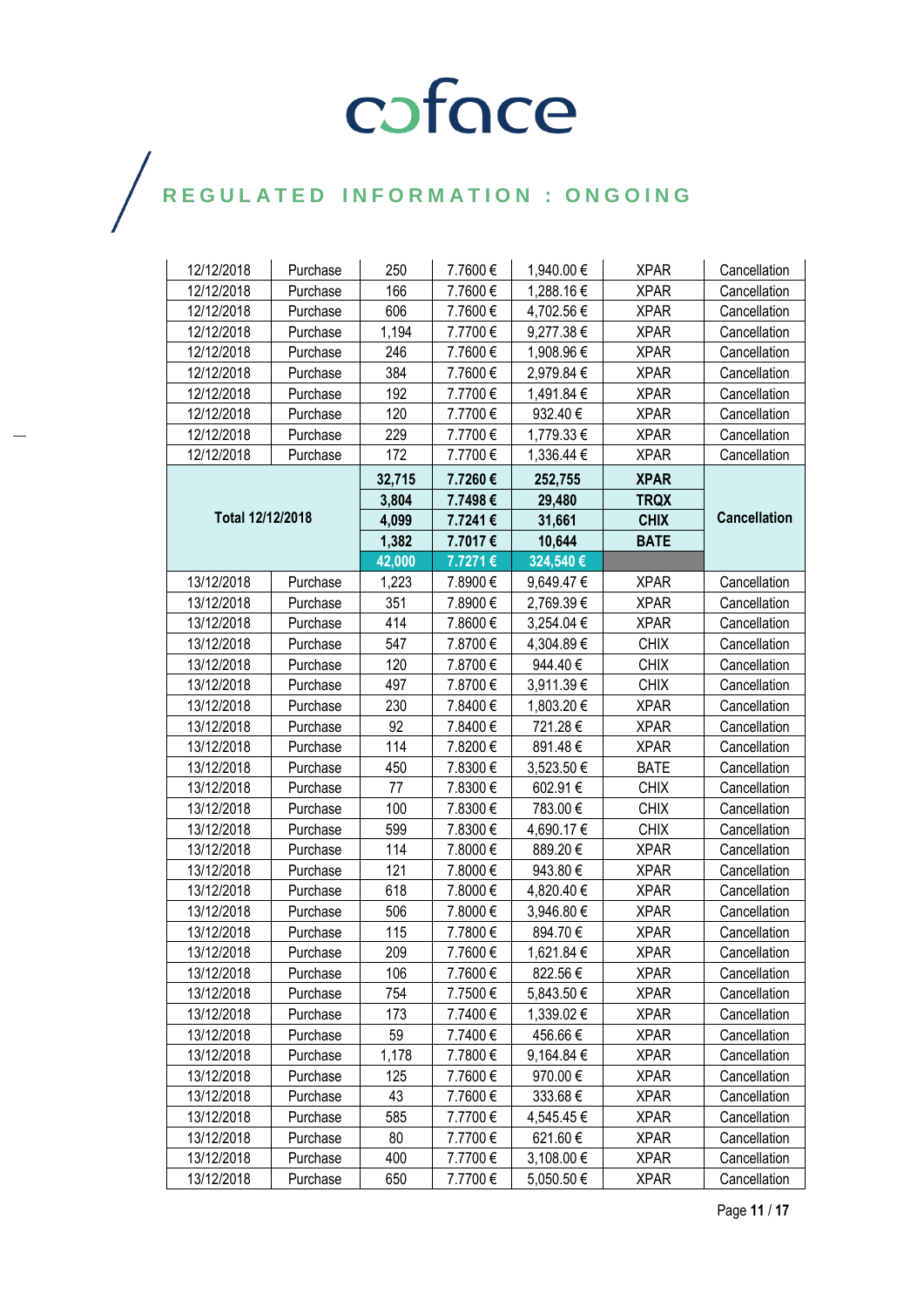| 13/12/2018 | Purchase | 33    | 7.7700€ | 256.41€    | <b>XPAR</b> | Cancellation |
|------------|----------|-------|---------|------------|-------------|--------------|
| 13/12/2018 | Purchase | 300   | 7.8000€ | 2,340.00 € | <b>XPAR</b> | Cancellation |
| 13/12/2018 | Purchase | 300   | 7.8000€ | 2,340.00 € | <b>XPAR</b> | Cancellation |
| 13/12/2018 | Purchase | 400   | 7.8100€ | 3,124.00 € | <b>XPAR</b> | Cancellation |
| 13/12/2018 | Purchase | 797   | 7.8100€ | 6,224.57€  | <b>XPAR</b> | Cancellation |
| 13/12/2018 | Purchase | 186   | 7.7900€ | 1,448.94 € | <b>XPAR</b> | Cancellation |
| 13/12/2018 | Purchase | 200   | 7.8100€ | 1,562.00 € | <b>CHIX</b> | Cancellation |
| 13/12/2018 | Purchase | 553   | 7.8100€ | 4,318.93€  | <b>CHIX</b> | Cancellation |
| 13/12/2018 | Purchase | 114   | 7.8100€ | 890.34€    | <b>CHIX</b> | Cancellation |
| 13/12/2018 | Purchase | 120   | 7.8100€ | 937.20€    | <b>CHIX</b> | Cancellation |
| 13/12/2018 | Purchase | 120   | 7.8100€ | 937.20€    | <b>CHIX</b> | Cancellation |
| 13/12/2018 | Purchase | 47    | 7.8100€ | 367.07€    | <b>CHIX</b> | Cancellation |
| 13/12/2018 | Purchase | 73    | 7.8100€ | 570.13€    | <b>CHIX</b> | Cancellation |
| 13/12/2018 | Purchase | 81    | 7.8100€ | 632.61€    | <b>CHIX</b> | Cancellation |
| 13/12/2018 | Purchase | 81    | 7.8100€ | 632.61€    | <b>CHIX</b> | Cancellation |
| 13/12/2018 | Purchase | 81    | 7.8100€ | 632.61€    | <b>CHIX</b> | Cancellation |
| 13/12/2018 | Purchase | 81    | 7.8100€ | 632.61€    | <b>CHIX</b> | Cancellation |
| 13/12/2018 | Purchase | 81    | 7.8100€ | 632.61€    | <b>CHIX</b> | Cancellation |
| 13/12/2018 | Purchase | 54    | 7.8100€ | 421.74€    | <b>CHIX</b> | Cancellation |
| 13/12/2018 | Purchase | 45    | 7.8100€ | 351.45€    | <b>XPAR</b> | Cancellation |
| 13/12/2018 | Purchase | 1     | 7.8100€ | 7.81€      | <b>CHIX</b> | Cancellation |
| 13/12/2018 | Purchase | 649   | 7.8000€ | 5,062.20€  | <b>CHIX</b> | Cancellation |
| 13/12/2018 | Purchase | 400   | 7.8100€ | 3,124.00 € | <b>XPAR</b> | Cancellation |
| 13/12/2018 | Purchase | 151   | 7.8100€ | 1,179.31 € | <b>XPAR</b> | Cancellation |
| 13/12/2018 | Purchase | 200   | 7.8000€ | 1,560.00 € | <b>BATE</b> | Cancellation |
| 13/12/2018 | Purchase | 118   | 7.8000€ | 920.40€    | <b>BATE</b> | Cancellation |
| 13/12/2018 | Purchase | 71    | 7.8000€ | 553.80€    | <b>BATE</b> | Cancellation |
| 13/12/2018 | Purchase | 600   | 7.8000€ | 4,680.00 € | <b>CHIX</b> | Cancellation |
| 13/12/2018 | Purchase | 178   | 7.8000€ | 1,388.40 € | <b>TRQX</b> | Cancellation |
| 13/12/2018 | Purchase | 159   | 7.8000€ | 1,240.20 € | <b>XPAR</b> | Cancellation |
| 13/12/2018 | Purchase | 1,020 | 7.8000€ | 7,956.00 € | <b>XPAR</b> | Cancellation |
| 13/12/2018 | Purchase | 311   | 7.7900€ | 2,422.69€  | <b>XPAR</b> | Cancellation |
| 13/12/2018 | Purchase | 240   | 7.7800€ | 1,867.20 € | <b>XPAR</b> | Cancellation |
| 13/12/2018 | Purchase | 226   | 7.7800€ | 1,758.28€  | <b>XPAR</b> | Cancellation |
| 13/12/2018 | Purchase | 176   | 7.7800€ | 1,369.28 € | <b>XPAR</b> | Cancellation |
| 13/12/2018 | Purchase | 165   | 7.7800€ | 1,283.70 € | <b>BATE</b> | Cancellation |
| 13/12/2018 | Purchase | 854   | 7.7800€ | 6,644.12€  | <b>BATE</b> | Cancellation |
| 13/12/2018 | Purchase | 203   | 7.7800€ | 1,579.34 € | <b>TRQX</b> | Cancellation |
| 13/12/2018 | Purchase | 283   | 7.7800€ | 2,201.74 € | <b>CHIX</b> | Cancellation |
| 13/12/2018 | Purchase | 20    | 7.7800€ | 155.60€    | <b>CHIX</b> | Cancellation |
| 13/12/2018 | Purchase | 379   | 7.7800€ | 2,948.62€  | <b>TRQX</b> | Cancellation |
| 13/12/2018 | Purchase | 290   | 7.7800€ | 2,256.20€  | <b>TRQX</b> | Cancellation |
| 13/12/2018 | Purchase | 210   | 7.7800€ | 1,633.80 € | <b>TRQX</b> | Cancellation |
| 13/12/2018 | Purchase | 120   | 7.7700€ | 932.40€    | <b>XPAR</b> | Cancellation |
| 13/12/2018 | Purchase | 243   | 7.7700€ | 1,888.11 € | <b>XPAR</b> | Cancellation |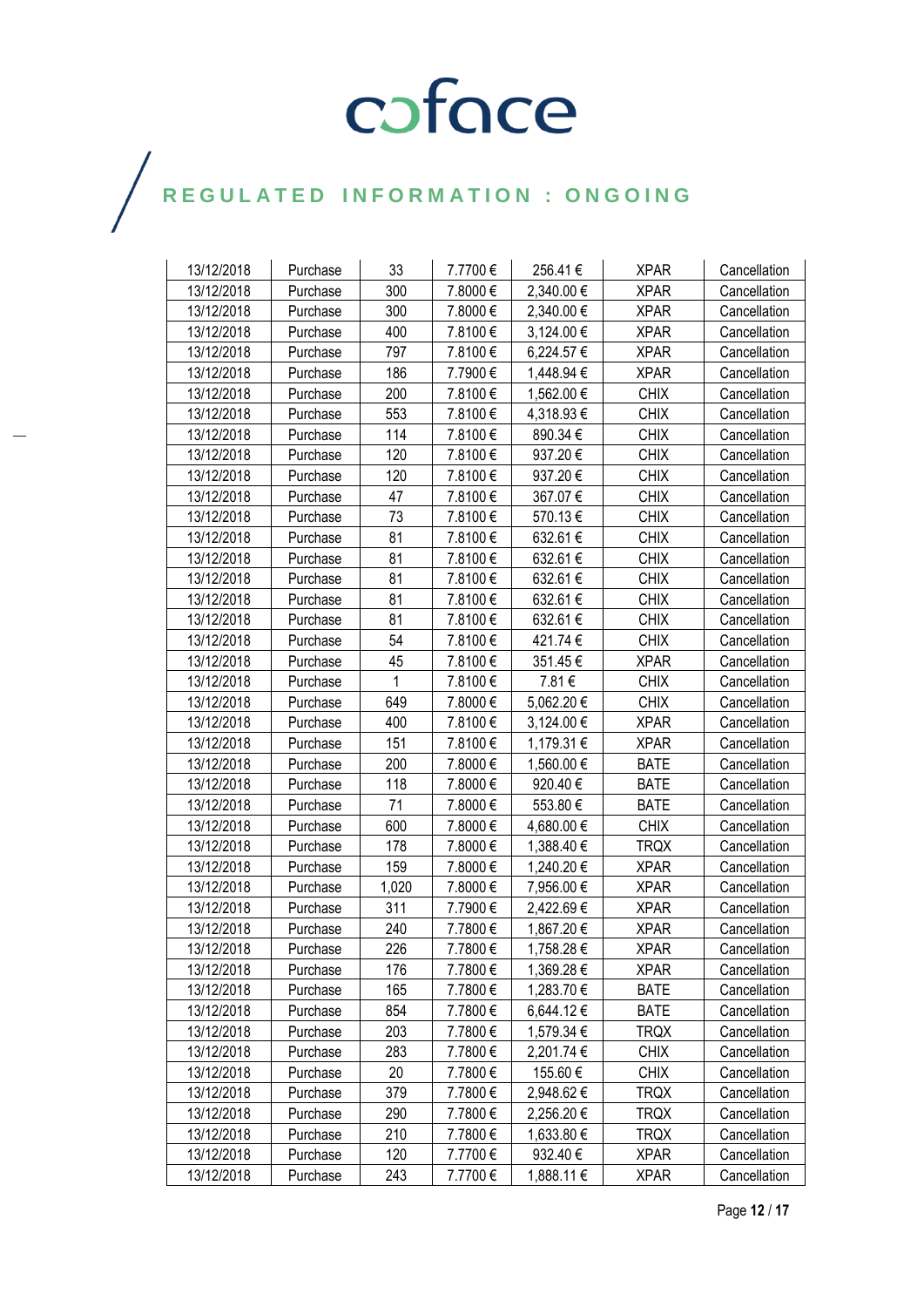| 13/12/2018 | Purchase | 886   | 7.8000€  | 6,910.80€  | <b>TRQX</b> | Cancellation |
|------------|----------|-------|----------|------------|-------------|--------------|
| 13/12/2018 | Purchase | 330   | 7.8000€  | 2,574.00 € | <b>TRQX</b> | Cancellation |
| 13/12/2018 | Purchase | 400   | 7.8000€  | 3,120.00 € | <b>XPAR</b> | Cancellation |
| 13/12/2018 | Purchase | 192   | 7.8000€  | 1,497.60 € | <b>XPAR</b> | Cancellation |
| 13/12/2018 | Purchase | 6     | 7.7900€  | 46.74€     | <b>XPAR</b> | Cancellation |
| 13/12/2018 | Purchase | 6     | 7.7900€  | 46.74€     | <b>XPAR</b> | Cancellation |
| 13/12/2018 | Purchase | 461   | 7.8400€  | 3,614.24 € | <b>XPAR</b> | Cancellation |
| 13/12/2018 | Purchase | 260   | 7.8400€  | 2,038.40 € | <b>XPAR</b> | Cancellation |
| 13/12/2018 | Purchase | 73    | 7.8400€  | 572.32€    | <b>XPAR</b> | Cancellation |
| 13/12/2018 | Purchase | 732   | 7.8400€  | 5,738.88€  | <b>XPAR</b> | Cancellation |
| 13/12/2018 | Purchase | 360   | 7.8400€  | 2,822.40 € | <b>XPAR</b> | Cancellation |
| 13/12/2018 | Purchase | 802   | 7.8400€  | 6,287.68€  | <b>XPAR</b> | Cancellation |
| 13/12/2018 | Purchase | 12    | 7.8300€  | 93.96€     | <b>TRQX</b> | Cancellation |
| 13/12/2018 | Purchase | 1,012 | 7.8400 € | 7,934.08 € | <b>TRQX</b> | Cancellation |
| 13/12/2018 | Purchase | 215   | 7.8400€  | 1,685.60 € | <b>TRQX</b> | Cancellation |
| 13/12/2018 | Purchase | 400   | 7.8700€  | 3,148.00 € | <b>XPAR</b> | Cancellation |
| 13/12/2018 | Purchase | 481   | 7.8800€  | 3,790.28€  | <b>XPAR</b> | Cancellation |
| 13/12/2018 | Purchase | 291   | 7.8800€  | 2,293.08€  | <b>XPAR</b> | Cancellation |
| 13/12/2018 | Purchase | 257   | 7.8600€  | 2,020.02€  | <b>XPAR</b> | Cancellation |
| 13/12/2018 | Purchase | 74    | 7.8600€  | 581.64€    | <b>XPAR</b> | Cancellation |
| 13/12/2018 | Purchase | 74    | 7.8600€  | 581.64€    | <b>XPAR</b> | Cancellation |
| 13/12/2018 | Purchase | 492   | 7.9200€  | 3,896.64 € | <b>XPAR</b> | Cancellation |
| 13/12/2018 | Purchase | 197   | 7.9200€  | 1,560.24 € | <b>XPAR</b> | Cancellation |
| 13/12/2018 | Purchase | 800   | 7.9300€  | 6,344.00 € | <b>XPAR</b> | Cancellation |
| 13/12/2018 | Purchase | 369   | 7.9300€  | 2,926.17€  | <b>XPAR</b> | Cancellation |
| 13/12/2018 | Purchase | 400   | 7.9200€  | 3,168.00 € | <b>XPAR</b> | Cancellation |
| 13/12/2018 | Purchase | 83    | 7.9200€  | 657.36€    | <b>XPAR</b> | Cancellation |
| 13/12/2018 | Purchase | 500   | 7.9800€  | 3,990.00 € | <b>XPAR</b> | Cancellation |
| 13/12/2018 | Purchase | 704   | 7.9800€  | 5,617.92 € | <b>XPAR</b> | Cancellation |
| 13/12/2018 | Purchase | 391   | 8.0300€  | 3,139.73€  | <b>BATE</b> | Cancellation |
| 13/12/2018 | Purchase | 284   | 8.0200€  | 2,277.68 € | <b>XPAR</b> | Cancellation |
| 13/12/2018 | Purchase | 120   | 8.0200€  | 962.40€    | <b>XPAR</b> | Cancellation |
| 13/12/2018 | Purchase | 264   | 8.0400€  | 2,122.56 € | <b>XPAR</b> | Cancellation |
| 13/12/2018 | Purchase | 608   | 8.0400€  | 4,888.32€  | <b>XPAR</b> | Cancellation |
| 13/12/2018 | Purchase | 213   | 8.0300€  | 1,710.39€  | <b>XPAR</b> | Cancellation |
| 13/12/2018 | Purchase | 120   | 8.0200€  | 962.40€    | <b>XPAR</b> | Cancellation |
| 13/12/2018 | Purchase | 248   | 7.9900€  | 1,981.52€  | <b>XPAR</b> | Cancellation |
| 13/12/2018 | Purchase | 202   | 7.9800€  | 1,611.96 € | <b>XPAR</b> | Cancellation |
| 13/12/2018 | Purchase | 194   | 7.9800€  | 1,548.12€  | <b>XPAR</b> | Cancellation |
| 13/12/2018 | Purchase | 25    | 7.9900€  | 199.75€    | <b>XPAR</b> | Cancellation |
| 13/12/2018 | Purchase | 967   | 7.9900€  | 7,726.33 € | <b>XPAR</b> | Cancellation |
| 13/12/2018 | Purchase | 257   | 7.9800€  | 2,050.86 € | <b>XPAR</b> | Cancellation |
| 13/12/2018 | Purchase | 708   | 7.9700€  | 5,642.76 € | <b>XPAR</b> | Cancellation |
| 13/12/2018 | Purchase | 4     | 7.9700 € | 31.88€     | <b>XPAR</b> | Cancellation |
| 13/12/2018 | Purchase | 937   | 7.9800€  | 7,477.26 € | <b>XPAR</b> | Cancellation |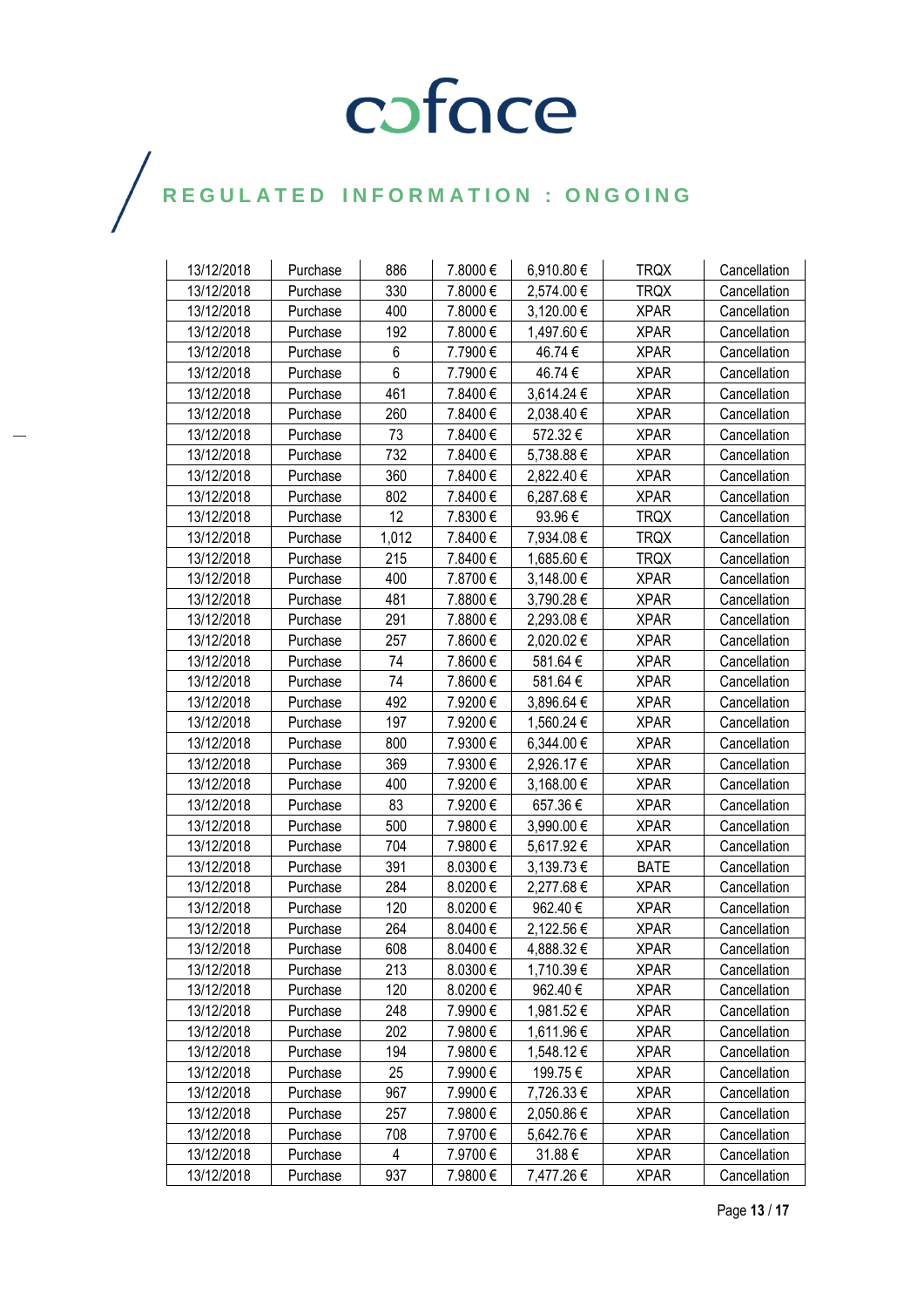| 13/12/2018       | Purchase | 241    | 7.9800€ | 1,923.18€  | <b>XPAR</b> | Cancellation        |
|------------------|----------|--------|---------|------------|-------------|---------------------|
| 13/12/2018       | Purchase | 150    | 7.9600€ | 1,194.00 € | <b>XPAR</b> | Cancellation        |
| 13/12/2018       | Purchase | 416    | 7.9500€ | 3,307.20€  | <b>XPAR</b> | Cancellation        |
| 13/12/2018       | Purchase | 400    | 7.9700€ | 3,188.00 € | <b>XPAR</b> | Cancellation        |
| 13/12/2018       | Purchase | 400    | 7.9700€ | 3,188.00 € | <b>XPAR</b> | Cancellation        |
| 13/12/2018       | Purchase | 395    | 7.9700€ | 3,148.15 € | <b>XPAR</b> | Cancellation        |
| 13/12/2018       | Purchase | 124    | 7.9600€ | 987.04€    | <b>XPAR</b> | Cancellation        |
| 13/12/2018       | Purchase | 299    | 7.9600€ | 2,380.04 € | <b>XPAR</b> | Cancellation        |
|                  |          | 29,357 | 7.8739€ | 231,154    | <b>XPAR</b> |                     |
|                  |          |        | 7.8075€ | 29,005     | <b>TRQX</b> |                     |
| Total 13/12/2018 |          | 5,179  | 7.8223€ | 40,512     | <b>CHIX</b> | <b>Cancellation</b> |
|                  |          | 2,249  | 7.8369€ | 17,625     | <b>BATE</b> |                     |
|                  |          | 40,500 | 7.8592€ | 318,296€   |             |                     |
| 14/12/2018       | Purchase | 400    | 7.9000€ | 3,160.00 € | <b>XPAR</b> | Cancellation        |
| 14/12/2018       | Purchase | 154    | 7.9000€ | 1,216.60€  | <b>XPAR</b> | Cancellation        |
| 14/12/2018       | Purchase | 400    | 7.8700€ | 3,148.00 € | <b>XPAR</b> | Cancellation        |
| 14/12/2018       | Purchase | 400    | 7.8700€ | 3,148.00 € | <b>XPAR</b> | Cancellation        |
| 14/12/2018       | Purchase | 139    | 7.8700€ | 1,093.93€  | <b>XPAR</b> | Cancellation        |
| 14/12/2018       | Purchase | 209    | 7.8700€ | 1,644.83 € | <b>XPAR</b> | Cancellation        |
| 14/12/2018       | Purchase | 205    | 7.8500€ | 1,609.25€  | <b>XPAR</b> | Cancellation        |
| 14/12/2018       | Purchase | 445    | 7.8200€ | 3,479.90 € | <b>XPAR</b> | Cancellation        |
| 14/12/2018       | Purchase | 400    | 7.8100€ | 3,124.00 € | <b>XPAR</b> | Cancellation        |
| 14/12/2018       | Purchase | 149    | 7.8100€ | 1,163.69€  | <b>XPAR</b> | Cancellation        |
| 14/12/2018       | Purchase | 171    | 7.8100€ | 1,335.51 € | <b>XPAR</b> | Cancellation        |
| 14/12/2018       | Purchase | 142    | 7.8000€ | 1,107.60 € | <b>XPAR</b> | Cancellation        |
| 14/12/2018       | Purchase | 441    | 7.8000€ | 3,439.80 € | <b>XPAR</b> | Cancellation        |
| 14/12/2018       | Purchase | 611    | 7.8000€ | 4,765.80 € | <b>XPAR</b> | Cancellation        |
| 14/12/2018       | Purchase | 199    | 7.7800€ | 1,548.22 € | <b>XPAR</b> | Cancellation        |
| 14/12/2018       | Purchase | 516    | 7.7700€ | 4,009.32 € | <b>TRQX</b> | Cancellation        |
| 14/12/2018       | Purchase | 82     | 7.7700€ | 637.14€    | <b>TRQX</b> | Cancellation        |
| 14/12/2018       | Purchase | 176    | 7.7500€ | 1,364.00 € | <b>XPAR</b> | Cancellation        |
| 14/12/2018       | Purchase | 160    | 7.7500€ | 1,240.00 € | <b>XPAR</b> | Cancellation        |
| 14/12/2018       | Purchase | 76     | 7.7500€ | 589.00€    | <b>XPAR</b> | Cancellation        |
| 14/12/2018       | Purchase | 584    | 7.7500€ | 4,526.00 € | <b>TRQX</b> | Cancellation        |
| 14/12/2018       | Purchase | 7      | 7.7500€ | 54.25€     | <b>TRQX</b> | Cancellation        |
| 14/12/2018       | Purchase | 70     | 7.7300€ | 541.10€    | <b>CHIX</b> | Cancellation        |
| 14/12/2018       | Purchase | 69     | 7.7300€ | 533.37€    | <b>CHIX</b> | Cancellation        |
| 14/12/2018       | Purchase | 417    | 7.7300€ | 3,223.41 € | <b>TRQX</b> | Cancellation        |
| 14/12/2018       | Purchase | 381    | 7.7300€ | 2,945.13 € | <b>XPAR</b> | Cancellation        |
| 14/12/2018       | Purchase | 309    | 7.7300€ | 2,388.57 € | <b>XPAR</b> | Cancellation        |
| 14/12/2018       | Purchase | 611    | 7.7300€ | 4,723.03€  | <b>XPAR</b> | Cancellation        |
| 14/12/2018       | Purchase | 500    | 7.7300€ | 3,865.00 € | <b>XPAR</b> | Cancellation        |
| 14/12/2018       | Purchase | 199    | 7.7300€ | 1,538.27 € | <b>XPAR</b> | Cancellation        |
| 14/12/2018       | Purchase | 200    | 7.7500€ | 1,550.00 € | <b>BATE</b> | Cancellation        |
| 14/12/2018       | Purchase | 160    | 7.7500€ | 1,240.00 € | <b>BATE</b> | Cancellation        |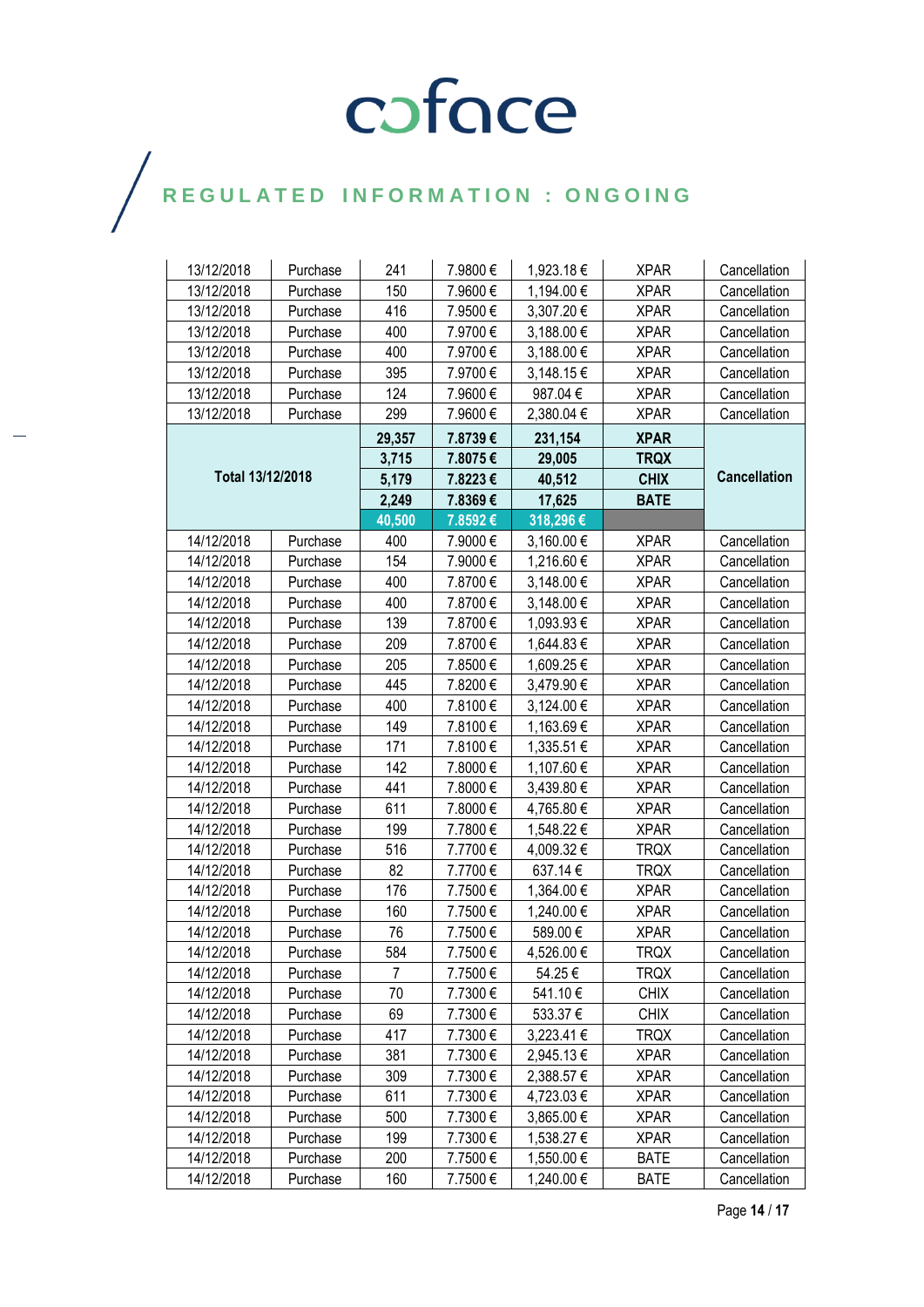| 14/12/2018 |                      | 340   | 7.7500€ | 2,635.00 €     | <b>TRQX</b> |                              |
|------------|----------------------|-------|---------|----------------|-------------|------------------------------|
| 14/12/2018 | Purchase<br>Purchase | 485   | 7.7500€ | 3,758.75€      | <b>TRQX</b> | Cancellation<br>Cancellation |
| 14/12/2018 | Purchase             | 475   | 7.7300€ | 3,671.75€      | <b>XPAR</b> | Cancellation                 |
| 14/12/2018 |                      | 205   | 7.7300€ | 1,584.65€      | <b>XPAR</b> |                              |
| 14/12/2018 | Purchase<br>Purchase | 774   | 7.7500€ | 5,998.50€      | <b>TRQX</b> | Cancellation                 |
| 14/12/2018 |                      | 449   |         |                | <b>TRQX</b> | Cancellation                 |
|            | Purchase             |       | 7.7500€ | 3,479.75 €     |             | Cancellation                 |
| 14/12/2018 | Purchase             | 198   | 7.7500€ | 1,534.50 €     | <b>BATE</b> | Cancellation                 |
| 14/12/2018 | Purchase             | 221   | 7.7500€ | 1,712.75€      | <b>BATE</b> | Cancellation                 |
| 14/12/2018 | Purchase             | 313   | 7.7500€ | 2,425.75 €     | <b>BATE</b> | Cancellation                 |
| 14/12/2018 | Purchase             | 444   | 7.7500€ | 3,441.00 €     | <b>BATE</b> | Cancellation                 |
| 14/12/2018 | Purchase             | 965   | 7.7400€ | 7,469.10 €     | <b>XPAR</b> | Cancellation                 |
| 14/12/2018 | Purchase             | 188   | 7.7400€ | 1,455.12 €     | <b>XPAR</b> | Cancellation                 |
| 14/12/2018 | Purchase             | 59    | 7.7500€ | 457.25€        | <b>XPAR</b> | Cancellation                 |
| 14/12/2018 | Purchase             | 286   | 7.7500€ | 2,216.50 €     | <b>XPAR</b> | Cancellation                 |
| 14/12/2018 | Purchase             | 250   | 7.7300€ | 1,932.50 €     | <b>XPAR</b> | Cancellation                 |
| 14/12/2018 | Purchase             | 324   | 7.7100€ | 2,498.04 €     | <b>XPAR</b> | Cancellation                 |
| 14/12/2018 | Purchase             | 656   | 7.7000€ | 5,051.20 €     | <b>XPAR</b> | Cancellation                 |
| 14/12/2018 | Purchase             | 289   | 7.6900€ | 2,222.41 €     | <b>XPAR</b> | Cancellation                 |
| 14/12/2018 | Purchase             | 800   | 7.6900€ | $6,152.00 \in$ | <b>CHIX</b> | Cancellation                 |
| 14/12/2018 | Purchase             | 384   | 7.6900€ | 2,952.96 €     | <b>CHIX</b> | Cancellation                 |
| 14/12/2018 | Purchase             | 54    | 7.7200€ | 416.88€        | <b>BATE</b> | Cancellation                 |
| 14/12/2018 | Purchase             | 128   | 7.7100€ | 986.88€        | <b>XPAR</b> | Cancellation                 |
| 14/12/2018 | Purchase             | 1,373 | 7.7100€ | 10,585.83 €    | <b>XPAR</b> | Cancellation                 |
| 14/12/2018 | Purchase             | 1,162 | 7.7100€ | 8,959.02€      | <b>XPAR</b> | Cancellation                 |
| 14/12/2018 | Purchase             | 22    | 7.7200€ | 169.84€        | <b>XPAR</b> | Cancellation                 |
| 14/12/2018 | Purchase             | 400   | 7.7200€ | 3,088.00 €     | <b>XPAR</b> | Cancellation                 |
| 14/12/2018 | Purchase             | 760   | 7.7200€ | 5,867.20€      | <b>XPAR</b> | Cancellation                 |
| 14/12/2018 | Purchase             | 410   | 7.7100€ | 3,161.10€      | <b>XPAR</b> | Cancellation                 |
| 14/12/2018 | Purchase             | 182   | 7.7100€ | 1,403.22 €     | <b>XPAR</b> | Cancellation                 |
| 14/12/2018 | Purchase             | 202   | 7.7100€ | 1,557.42€      | <b>XPAR</b> | Cancellation                 |
| 14/12/2018 | Purchase             | 381   | 7.7200€ | 2,941.32€      | <b>XPAR</b> | Cancellation                 |
| 14/12/2018 | Purchase             | 472   | 7.7000€ | 3,634.40 €     | <b>XPAR</b> | Cancellation                 |
| 14/12/2018 | Purchase             | 285   | 7.7000€ | 2,194.50 €     | <b>XPAR</b> | Cancellation                 |
| 14/12/2018 | Purchase             | 142   | 7.7000€ | 1,093.40 €     | <b>XPAR</b> | Cancellation                 |
| 14/12/2018 | Purchase             | 200   | 7.7000€ | 1,540.00 €     | <b>CHIX</b> | Cancellation                 |
| 14/12/2018 | Purchase             | 962   | 7.7000€ | 7,407.40 €     | <b>CHIX</b> | Cancellation                 |
| 14/12/2018 | Purchase             | 100   | 7.6700€ | 767.00€        | <b>XPAR</b> | Cancellation                 |
| 14/12/2018 | Purchase             | 279   | 7.6700€ | 2,139.93 €     | <b>XPAR</b> | Cancellation                 |
| 14/12/2018 | Purchase             | 627   | 7.7000€ | 4,827.90€      | <b>CHIX</b> | Cancellation                 |
| 14/12/2018 | Purchase             | 592   | 7.7000€ | 4,558.40 €     | <b>CHIX</b> | Cancellation                 |
| 14/12/2018 | Purchase             | 308   | 7.7000€ | 2,371.60 €     | <b>XPAR</b> | Cancellation                 |
| 14/12/2018 | Purchase             | 758   | 7.7000€ | 5,836.60 €     | <b>XPAR</b> | Cancellation                 |
| 14/12/2018 | Purchase             | 88    | 7.7000€ | 677.60€        | <b>XPAR</b> | Cancellation                 |
| 14/12/2018 | Purchase             | 43    | 7.7000€ | 331.10€        | <b>XPAR</b> | Cancellation                 |
| 14/12/2018 | Purchase             | 374   | 7.6900€ | 2,876.06€      | <b>XPAR</b> | Cancellation                 |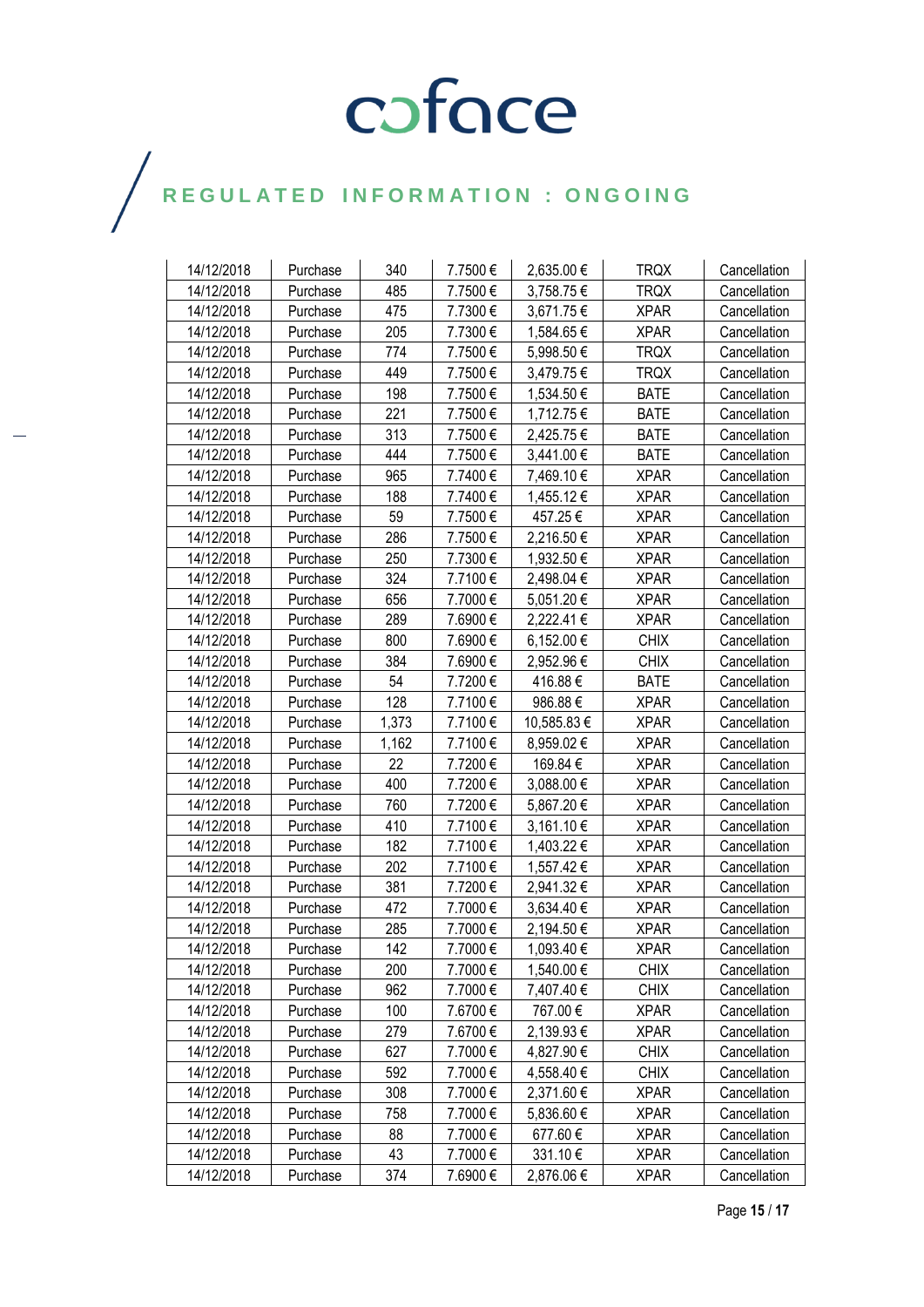| Total 10/12/2018 - 14/12/2018 |          | 210,000 | 7.7333€  | 1,623,988 € |             | <b>Cancellation</b> |
|-------------------------------|----------|---------|----------|-------------|-------------|---------------------|
| Total 14/12/2018              |          | 41,000  | 7.7400€  | 317,340 €   |             | <b>Cancellation</b> |
|                               |          | 2,222   | 7.7446€  | 17,209      | <b>BATE</b> |                     |
|                               |          | 4,916   | 7.6914€  | 37,811      | <b>CHIX</b> |                     |
|                               |          | 3,727   | 7.7518€  | 28,891      | <b>TRQX</b> |                     |
|                               |          | 30,135  | 7.7461€  | 233,430     | <b>XPAR</b> |                     |
| 14/12/2018                    | Purchase | 73      | 7.7900€  | 568.67€     | <b>TRQX</b> | Cancellation        |
| 14/12/2018                    | Purchase | 187     | 7.7900€  | 1,456.73 €  | <b>BATE</b> | Cancellation        |
| 14/12/2018                    | Purchase | 275     | 7.7900€  | 2,142.25€   | <b>XPAR</b> | Cancellation        |
| 14/12/2018                    | Purchase | 180     | 7.8000€  | 1,404.00 €  | <b>XPAR</b> | Cancellation        |
| 14/12/2018                    | Purchase | 266     | 7.8100€  | 2,077.46 €  | <b>XPAR</b> | Cancellation        |
| 14/12/2018                    | Purchase | 1,017   | 7.8100€  | 7,942.77 €  | <b>XPAR</b> | Cancellation        |
| 14/12/2018                    | Purchase | 166     | 7.8000€  | 1,294.80 €  | <b>XPAR</b> | Cancellation        |
| 14/12/2018                    | Purchase | 452     | 7.8000€  | 3,525.60 €  | <b>XPAR</b> | Cancellation        |
| 14/12/2018                    | Purchase | 175     | 7.8100€  | 1,366.75€   | <b>XPAR</b> | Cancellation        |
| 14/12/2018                    | Purchase | 686     | 7.8300€  | 5,371.38 €  | <b>XPAR</b> | Cancellation        |
| 14/12/2018                    | Purchase | 1,301   | 7.8000€  | 10,147.80 € | <b>XPAR</b> | Cancellation        |
| 14/12/2018                    | Purchase | 11      | 7.8100€  | 85.91€      | <b>CHIX</b> | Cancellation        |
| 14/12/2018                    | Purchase | 245     | 7.8200€  | 1,915.90 €  | <b>XPAR</b> | Cancellation        |
| 14/12/2018                    | Purchase | 150     | 7.7700€  | 1,165.50€   | <b>XPAR</b> | Cancellation        |
| 14/12/2018                    | Purchase | 477     | 7.7500€  | 3,696.75€   | <b>XPAR</b> | Cancellation        |
| 14/12/2018                    | Purchase | 1,203   | 7.7000€  | 9,263.10€   | <b>XPAR</b> | Cancellation        |
| 14/12/2018                    | Purchase | 180     | 7.6900 € | 1,384.20€   | <b>XPAR</b> | Cancellation        |
| 14/12/2018                    | Purchase | 254     | 7.7100€  | 1,958.34 €  | <b>XPAR</b> | Cancellation        |
| 14/12/2018                    | Purchase | 400     | 7.7100€  | 3,084.00 €  | <b>XPAR</b> | Cancellation        |
| 14/12/2018                    | Purchase | 526     | 7.7100€  | 4,055.46 €  | <b>XPAR</b> | Cancellation        |
| 14/12/2018                    | Purchase | 6       | 7.7100€  | 46.26€      | <b>XPAR</b> | Cancellation        |
| 14/12/2018                    | Purchase | 97      | 7.7100€  | 747.87€     | <b>BATE</b> | Cancellation        |
| 14/12/2018                    | Purchase | 348     | 7.7100€  | 2,683.08€   | <b>BATE</b> | Cancellation        |
| 14/12/2018                    | Purchase | 553     | 7.7100€  | 4,263.63€   | <b>XPAR</b> | Cancellation        |
| 14/12/2018                    | Purchase | 270     | 7.7100€  | 2,081.70 €  | <b>XPAR</b> | Cancellation        |
| 14/12/2018                    | Purchase | 1,031   | 7.7100€  | 7,949.01 €  | <b>XPAR</b> | Cancellation        |
| 14/12/2018                    | Purchase | 322     | 7.7000€  | 2,479.40 €  | <b>XPAR</b> | Cancellation        |
| 14/12/2018                    | Purchase | 514     | 7.7000€  | 3,957.80 €  | <b>XPAR</b> | Cancellation        |
| 14/12/2018                    | Purchase | 118     | 7.7000€  | 908.60€     | <b>XPAR</b> | Cancellation        |
| 14/12/2018                    | Purchase | 473     | 7.7000€  | 3,642.10 €  | <b>XPAR</b> | Cancellation        |
| 14/12/2018                    | Purchase | 269     | 7.6700€  | 2,063.23 €  | <b>CHIX</b> | Cancellation        |
| 14/12/2018                    | Purchase | 714     | 7.6700€  | 5,476.38 €  | <b>CHIX</b> | Cancellation        |
| 14/12/2018                    | Purchase | 218     | 7.6700€  | 1,672.06 €  | <b>CHIX</b> | Cancellation        |
| 14/12/2018                    | Purchase | 125     | 7.6700€  | 958.75€     | <b>XPAR</b> | Cancellation        |
| 14/12/2018                    | Purchase | 322     | 7.6700€  | 2,469.74 €  | <b>XPAR</b> | Cancellation        |
| 14/12/2018                    | Purchase | 5       | 7.6900€  | 38.45€      | <b>XPAR</b> | Cancellation        |